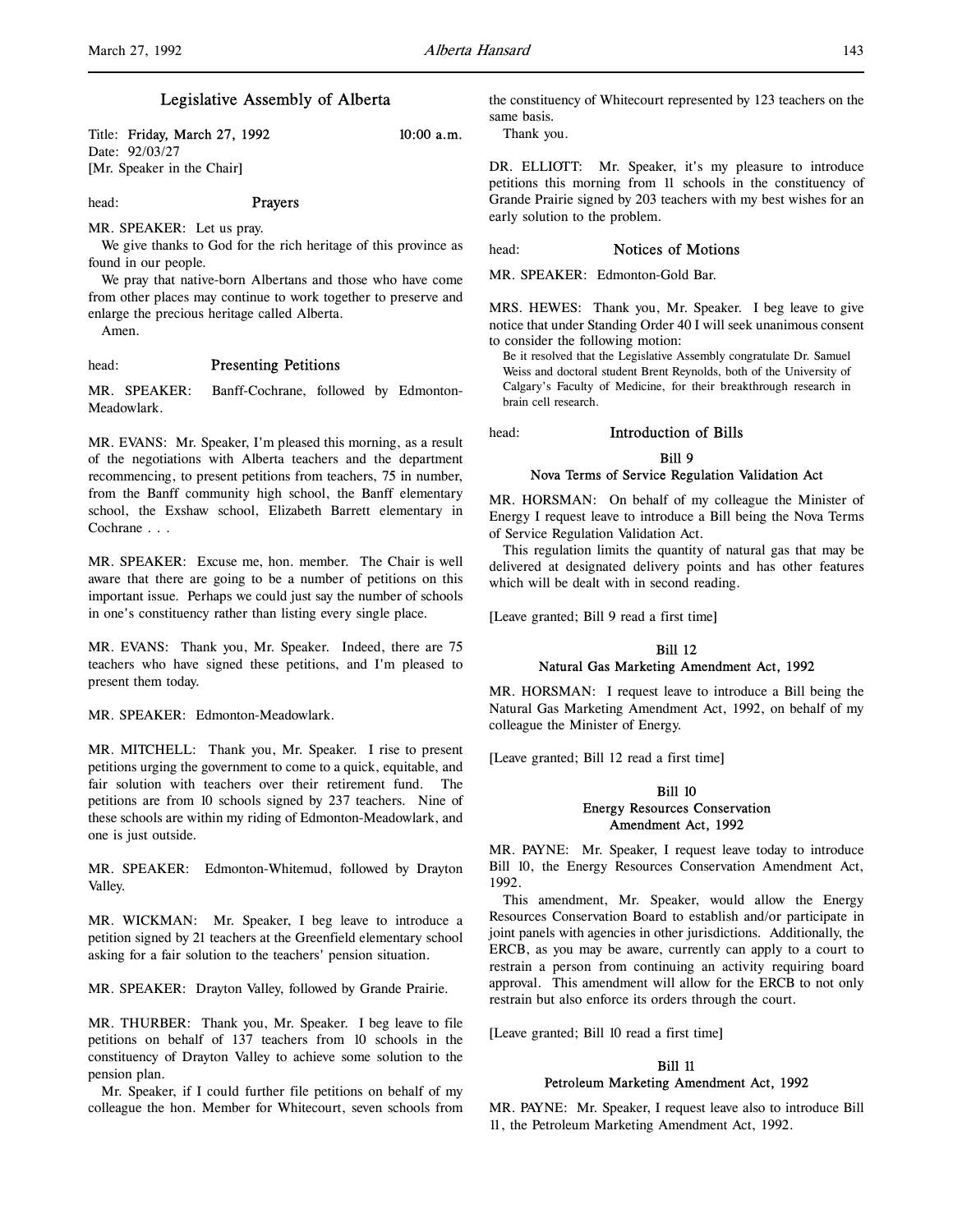The purpose of this Bill, Mr. Speaker, is to clarify the authority of the Petroleum Marketing Commission to enter into a wider range of activities and transactions to fulfill the commission's responsibility on behalf of the Crown, and also it would give the commission sufficient authority to deal effectively with over- and under-deliveries of Crown royalty crude oil.

[Leave granted; Bill 11 read a first time]

MR. GOGO: Mr. Speaker, I would move that Bills 10 and 11, moved by the hon. Member for Calgary-Fish Creek, be placed on the Order Paper under Government Bills and Orders.

[Motion carried]

### head: Tabling Returns and Reports

MR. SPARROW: Mr. Speaker, I'm pleased to file with the House today two reports: the Recreation, Parks and Wildlife Foundation annual report for the period April 1, 1990, to March 31, 1991, and the eighth annual report of the Advisory Committee on Wilderness Areas and Ecological Reserves for the period April 1, 1990, to March 31, 1991.

MR. KLEIN: Mr. Speaker, I wish to table in the Assembly today the 1990 annual report of the Environment Council of Alberta.

## Point of Order Tabling a Cited Document

MR. McINNIS: Mr. Speaker, I refer the Chair to Hansard, page 103, where the Minister of the Environment promised to table a document referred to in debate on Wednesday regarding Toward 2000 Together. I'm still waiting.

MR. KLEIN: Well, it's only been a couple of days.

MR. SPEAKER: Thank you for bringing the matter to the attention of the Chair. Actually, when that's undertaken, it's usually the custom to have it delivered the same day. Perhaps the minister would be good enough to have that done today.

head: Introduction of Special Guests

## 10:10

MR. SPEAKER: The Member for Drayton Valley.

MR. THURBER: Thank you, Mr. Speaker. It's my pleasure today to introduce to you and through you to this Assembly 63 bright young students from Riverview school in the Drayton Valley constituency. They are accompanied by a variety of teachers and conscientious parents and guardians, and I would ask that they rise in their place and receive the warm welcome of this Assembly.

MR. SPEAKER: Edmonton-Glengarry.

MR. DECORE: Thank you, Mr. Speaker. It's my privilege to introduce to you and to members of this Assembly two individuals from Sherwood Park, one of whom is a high-ranking official in the Sherwood Park chamber of commerce, Lillian Dykes, another individual who is active in the chamber, Chuck MacIntosh. Would they stand and receive the usual kindness of the House in welcoming them.

MR. SPEAKER: Red Deer-North.

MR. DAY: Thank you, Mr. Speaker. On behalf of the Member for Cypress-Redcliff I'm pleased to introduce Ken and Marsha Lorber. They are visiting from out of country, from our neighbour to the south, from Portland, Oregon. I understand they're here on a cross-border shopping expedition. We welcome them. I ask them to stand and receive the welcome of the Assembly.

head: Oral Question Period

#### Gainers Inc.

MR. MARTIN: I'd like today to return to the Pocklington fiasco. If I may, I want to quote a statement of the Provincial Treasurer yesterday where he says, and I quote: "We have nothing to hide. We're going to get it out in the open through the court process." Well, I'd like to file with the Assembly copies of correspondence between the lawyers of the government and the lawyers of Peter Pocklington. In this correspondence the government asks that certain documents be kept off the public record in the court case. Freedom of information, Mr. Speaker. My question to the Treasurer is simply this: given that the Provincial Treasurer said yesterday and has indicated many times that detailed information about the Pocklington fiasco would come out through court proceedings, why has the government thrown a veil of secrecy over these documents?

MR. JOHNSTON: First of all, the strategy with respect to how a court action, or several court actions, unfolds of course is, as you well know, controlled by the rules of this Assembly, which dictate that we have to be extremely careful about how we comment or outline the position which any one of the participants in an action may take. This is sub judice convention, Mr. Speaker, and clearly the Member for Edmonton-Norwood, even with his limited understanding of this process let alone the legal process, should know that.

MR. MARTIN: Mr. Speaker, these are public documents. This Treasurer got up in the House yesterday and said that it would come out through the court proceedings, and now he refuses to answer, and we find out that the government is saying: don't make public these documents. Freedom of information for Pocklington, and the rest of us don't know what's going on.

My question to the Treasurer is simply this: what does the government have to hide? Why are they keeping these documents behind secret doors?

MR. JOHNSTON: Well, again, the Member for Edmonton-Norwood simply adds to his own confusion when he tries to draw freedom of information into this question, because all freedom of information legislation that I've seen, Mr. Speaker, provides that the sub judice convention will prevail. It's quite well understood in all parliaments across Canada and certainly in the Mother of Parliaments itself that court actions of course are separate from the parliamentary process.

Now, Mr. Speaker, let me make one general point, however, and that is: if we were at all concerned about the information that is in our files that we will at some point make public, we would not have embarked upon the legal process knowing full well that at the end of the day, at the end of all the discoveries, the hearings, the court action itself, that information would be made public. To reveal it at a different time would simply prejudice the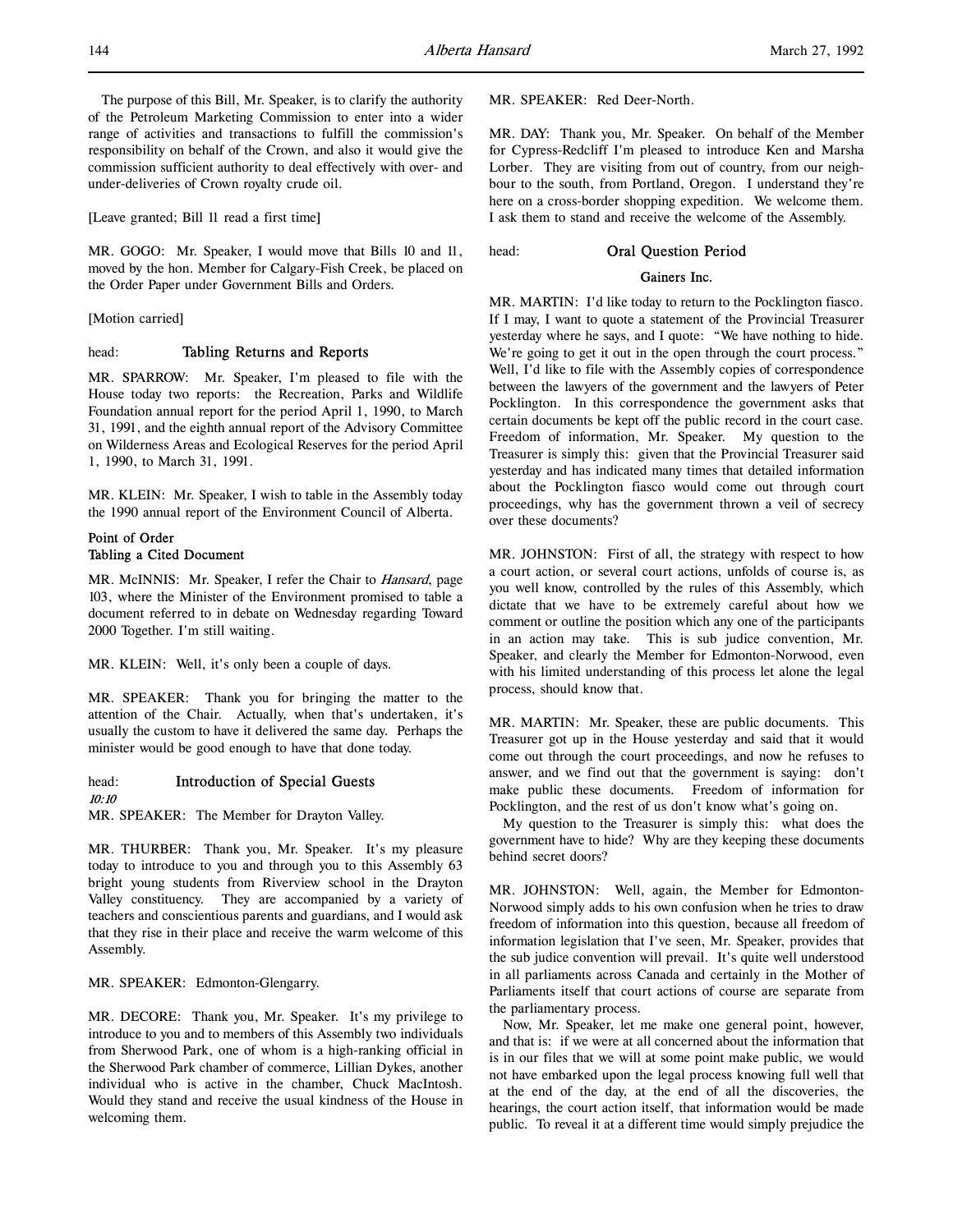government's position, and even the Member for Edmonton-Norwood has stood time and time again saying to us: when are you going to get on and sue Mr. Pocklington? Well, we have gone on and sued Mr. Pocklington in about seven different actions, which total well over \$75 million, a significant amount of money, protecting the taxpayer of Alberta, securing our interests in the fixed assets of that company, and finally, ensuring that jobs continue for over l,000 Edmontonians in the Gainers meat packing operation.

MR. MARTIN: Mr. Speaker, if you'd made these documents open and aboveboard to begin with, maybe we wouldn't be in this deal with Pocklington. Behind closed doors you make secret documents; behind closed doors you make secret deals with your friends. It's the same old story with this government.

My question to the Treasurer is simply this: doesn't the fact that they don't want to release these documents have everything to do with their political embarrassment and nothing to do with the court case at all, Mr. Speaker? That's what it's all about.

MR. JOHNSTON: Well, if you want to enumerate political embarrassments, let me start with Edmonton-Norwood.

There is no political embarrassment here at all. We entered into a normal, conventional guarantee. When guarantees are effected, at some point you have to understand that you may have to take action to secure your position. We secured the position against fixed assets of that entity. We are now securing positions under the master agreement, which allows us to take other actions, and finally, now that we've been inside the company and have it going on a good course with new opportunities for that company, we have found certain actions are necessary on behalf of Gainers as well as against the former shareholder. We have embarked on those actions. As I said, a considerable amount of time has been spent to ensure and sort out the position of the government and the Gainers company. Secondly, a tremendous number of legal actions have now been embarked upon against the former shareholder of that company to ensure that the assets of the province are protected and the assets of Gainers are secured, and then, Mr. Speaker, we'll go on to ensure that we can sell that entity into the private sector, where it belongs.

MR. SPEAKER: Second main question, Leader of the Opposition.

MR. MARTIN: Mr. Speaker, they'll be keeping it behind closed doors until after the next election for sure.

## Provincial Budget

MR. MARTIN: From one political embarrassment to another. Mr. Speaker, a year ago this week the government was all too eager to bring down a so-called balanced budget a few days before their party's annual convention. Now, a year later, with the annual deficit nearing probably \$2 billion, the government does not have the political courage to bring down a budget before the same convention, a budget that will undoubtedly show that last year's budget was a sham, that makes a mockery out of good financial planning. My question specifically to the Treasurer is about his government and him, where he said that he would keep special warrant spending in line this year. My question simply is this: how does this government justify over \$400 million in special warrant spending without the approval of this Legislature?

MR. JOHNSTON: Well, first of all, it is in the Financial Administration Act, and it is a matter of accepted parliamentary principles that from time to time on an emergency basis the government, through orders in council, has the right to spend money by special warrant. The use of special warrants is clearly defined, Mr. Speaker, defined by an unusual or unforeseen expenditure which calls upon the government to take some action to ensure or protect certain interests which are unforeseen.

Now, from time to time we've been called upon in this government to respond in a necessary fashion to deal with floods, to deal with droughts, to deal with unforeseen circumstances in agriculture, as we did this past year, responding to assist the people in agriculture across this province at a time when prices were falling rapidly. When there was a need for the government to move in to shore up the family farm, then the government moved. I'm saying to the Member for Edmonton-Norwood that if he doesn't like that kind of action for the farm community, then stand up and say so. As a matter of fact, the special warrants this year would have only been 2 percent, one of the lowest levels there was ever in the province of Alberta, except for the call on welfare payments. Welfare payments were . . .

MR. SPEAKER: Thank you, hon. minister. [interjection] Hon. minister, thank you. We really want to get a few members in. Supplementary.

MR. MARTIN: Mr. Speaker, if this government had brought forward a realistic budget last year, they wouldn't have \$400 million in special warrants. Deliberately overestimated the revenues; deliberately underestimated the expenditures: that's why your welfare costs have gone up. My question is simply this to the Treasurer: isn't it true that last year's budget was pure politics and that the revenues were deliberately overestimated?

### 10:20

MR. JOHNSTON: Well, that in fact is not the case. We had that debate on last year's budget. We set forth this time last year the assumptions on which we moved, but you don't even have to be an economic genius to know that last year at this time most people were expecting the Canadian dollar, for example, to move below the 84-cent level towards some other amount. Instead, it went to 89 cents. Nobody in the opposition, and I've checked the record, had predicted that kind of change. Mr. Speaker, as well, we had an uncertain oil price regime whereby the Gulf coast war was on – Kuwait, Iraq, Saudi Arabia, America drawn into a conflict on the Gulf coast – which sent different kinds of signals to the oil market.

Finally, Mr. Speaker, in the area of natural resource revenue everyone well knows that it's extremely difficult to forecast that. In this past year it's been the case of natural gas changing more rapidly than we expected. We'll deal with those issues, Mr. Speaker; we'll deal. We have the economic opportunity to deal with it in Alberta. Our economy is very strong. We've generated an awful lot of new jobs in this province. Investor confidence is here, and compared to other provinces who are now bringing down their deficits . . .

MR. SPEAKER: Thank you. [interjection] Thank you. Now we'll have the final supplementary.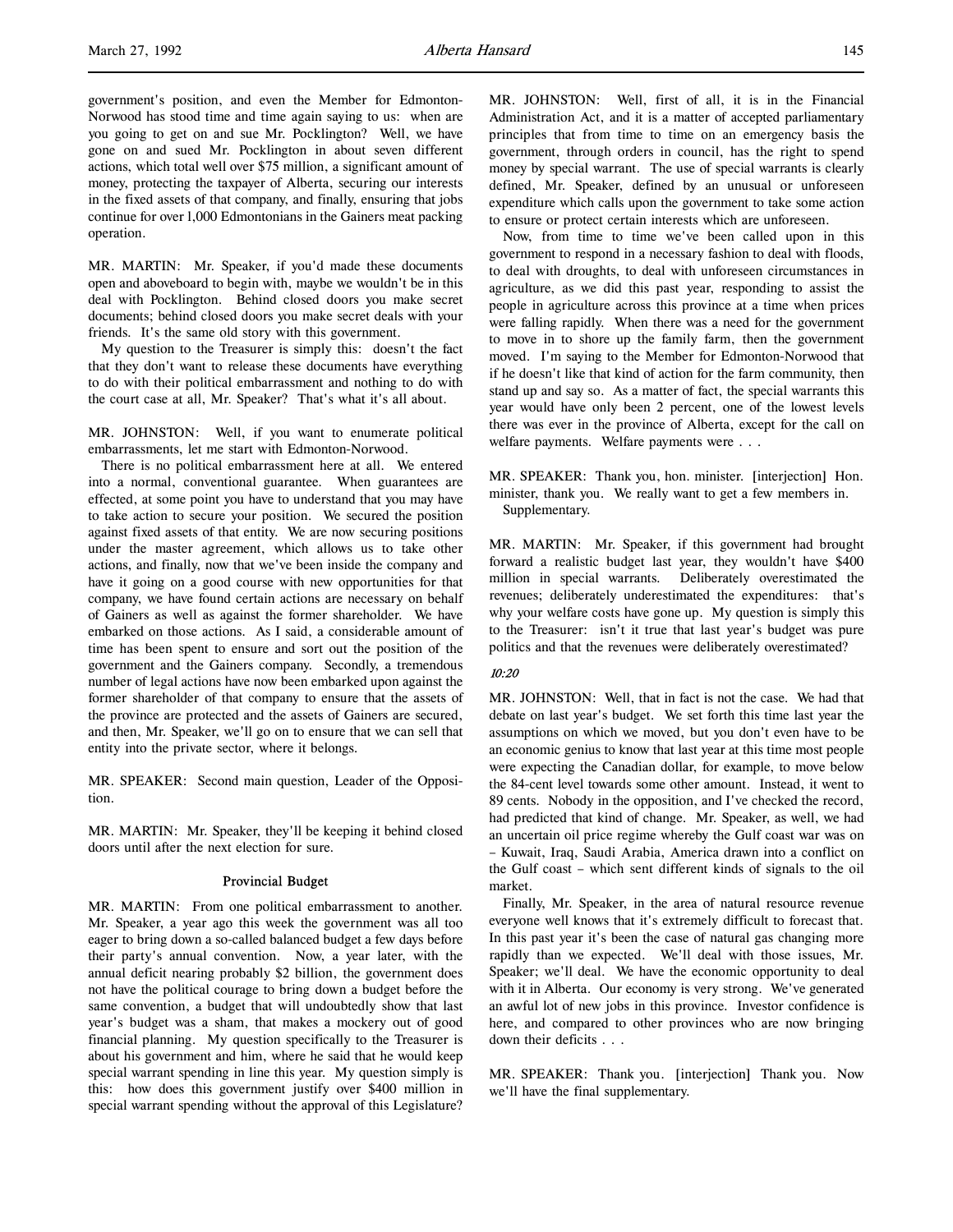MR. MARTIN: Mr. Speaker, the only people that believed the government's budget last year were the Treasurer and maybe the Premier. Nobody in Alberta believed it, and now we find out.

Now I see the Premier – and I take it that the Treasurer knows what he's saying, at least I hope so  $-$  is going around saying: well, gee, we're warm, compassionate people; that's why we're going to have a deficit. Last year they were hard fiscal managers, Mr. Speaker. My question to the Treasurer is simply this: how can Albertans believe anything this government tells them when it comes to budget matters?

MR. JOHNSTON: Well, Mr. Speaker, in terms of trying to deal with this rambling set of questions from the Member for Edmonton-Norwood, who obviously has no anchor for his own policies and is desperately searching for some way to criticize the government for its good efforts, let me say, first of all, that we brought in a very good budget last year, which was at the end of a financial plan, a plan which we set out and described to Albertans, started in 1987-88, which carried us through the sixyear period . . . [interjections]

MR. SPEAKER: Order.

MR. JOHNSTON: . . . which reduced our expenditures and got the economy going. That's what this government did. Against the recession in '86 the province of Alberta had to come back from a very, very serious economic hit, and we did it. Look at this kind of economy we have now.

Secondly, we have controlled the expenditures of this government. We have controlled it . . .

MR. SPEAKER: Thank you, hon. minister.

I'm sure hon. members will refrain from catcalls, because all it does is lengthen the answers in many cases.

The leader of the Liberal Party, Edmonton-Glengarry.

MR. JOHNSTON: Mr. Speaker, I haven't given . . .

MR. SPEAKER: No, I'm sorry, hon. member. [interjections] Order please.

Edmonton-Glengarry.

### SAIT Advertisement

MR. DECORE: Mr. Speaker, the province of Alberta is participating in a program of upgrading Albertans who are on social assistance. In conjunction with that program, SAIT has set out advertisements in most Alberta newspapers inviting people who are on social assistance to apply for trade upgrading. It sets out prerequisites or conditions of application. The first prerequisite to apply for this program is that you must be a male. I'd like to know from the minister responsible for social services why women can't apply. What's wrong with this?

MR. OLDRING: Mr. Speaker, I don't write the advertisements for SAIT, nor am I responsible for the programs at SAIT. There was absolutely no consultation with me.

MR. DECORE: This is an initiative taken by the Department of Family and Social Services. It's an initiative taken by your department. I'm surprised, Mr. Speaker, that the minister doesn't know anything about it. Is the minister committing himself to righting this wrong immediately?

MR. OLDRING: I'd be happy to look into it, Mr. Speaker.

MR. DECORE: Mr. Speaker, I'm prepared to send the ad over to the minister now. All I'm asking is: are you prepared to agree that this is a wrong that needs to be righted immediately and this program will be stopped to allow men and women to participate?

MR. OLDRING: Mr. Speaker, I've just told the leader that I'm not familiar with the ad, that I didn't write the ad, that I'm not responsible for their programs but that I would be happy to look into his concern if he would as much as extend me the courtesy of sending it over. If he was that concerned, I don't know why he didn't get it to me yesterday.

MR. SPEAKER: Grande Prairie.

# Teachers' Work Stoppage

DR. ELLIOTT: Thank you, Mr. Speaker. In the city of Grande Prairie today we have the city public school system in its 10th day of a strike situation. The frustrations are starting to mount, and it's starting to show in the students and their parents. Questions are coming through to me with respect to the damages being done relative to the education of the students and what programs are in place to keep the education process alive and well under the conditions of the strike. I'd like to ask the Minister of Education to bring the Assembly up to date on what his department is doing with respect to the education of these children.

MR. DINNING: Well, Mr. Speaker, the government shares the hon. member's concern about the education of these children. This is a labour matter that is between the local of the Alberta Teachers' Association and the Grande Prairie public school board. My colleague the Minister of Labour could answer questions on the matters relating to labour.

On the education side, Mr. Speaker, in response to the Grande Prairie public's request, we have ensured through the Alberta Distance Learning Centre that for all grade 12, 30-level courses distance learning materials are in the classrooms and are available to students today. For grades 10 and 11 we are receiving orders each and every day from the Grande Prairie system and filling those orders overnight and shipping them out so that they're available in the classroom the first thing the next morning. I am advised that in grades 7, 8, and 9 plans are being prepared right now for correspondence for as early as next week, that study sessions are ongoing in grades 4, 5, and 6, and that for those students in kindergarten to grade 3 day care services are being provided to those parents who are requesting them.

DR. ELLIOTT: Supplementary, Mr. Speaker. We have students in Grande Prairie who are already enrolled in universities across Canada for this fall, and they do require special textbooks and special programs. I was wondering what the arrangements are to accommodate these special situations?

MR. DINNING: Well, Mr. Speaker, I'm not aware of any specific concerns in this regard, not any specific individual cases, but I can assure the hon. member and all members of this Assembly that the Distance Learning Centre and the officials in our department stand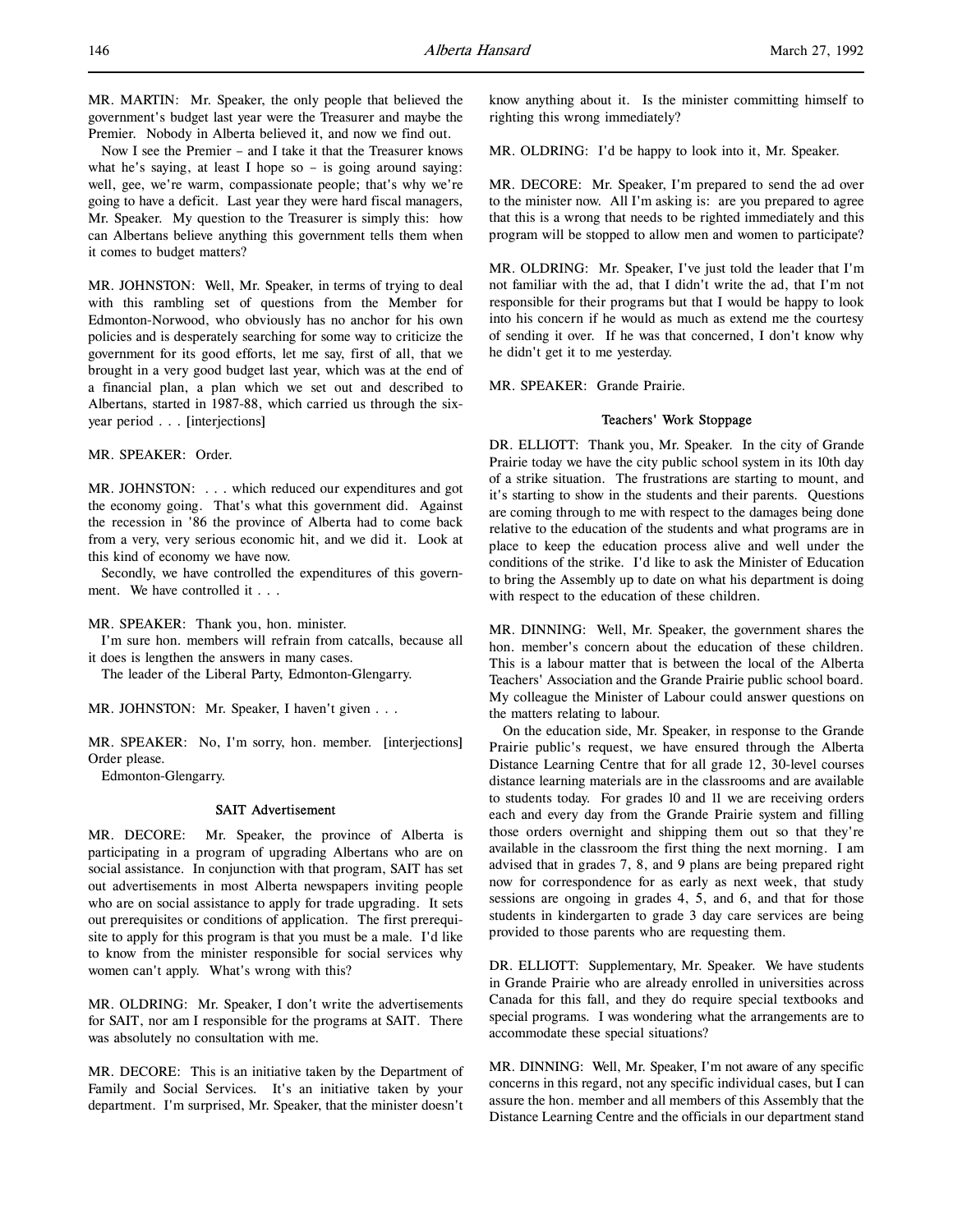l,

MR. SPEAKER: Calgary-Forest Lawn.

### Education Funding

MR. PASHAK: Thank you, Mr. Speaker. The Minister of Education has denied his responsibility for the proper funding of education by saying that school boards have, and I quote: an insatiable appetite. The Calgary board of education will have to increase local taxes by 9 percent in order to deliver basic programs, yet they'll still have to cut six kindergarten teachers and at least 14 English as a Second Language teachers. My question to the Minister of Education: just which of these programs does he consider to be greedy?

MR. DINNING: Well, neither, Mr. Speaker. I simply said in the Assembly the other day that the Calgary public school board has increased its spending, on average, over the last three years in the order of about 7.2 percent, while the provincial taxpayers' contribution to that same school board budget has grown by 6.9 percent per year for the last three years, and I think that's a significant contribution by Alberta taxpayers. If the hon. member would like to suggest other areas that ought to be cut, I'd certainly be willing to listen to his suggestions about areas of spending that ought to be cut.

MR. PASHAK: I'd be pleased to do that, Mr. Speaker. The minister knows full well that although grants have gone up for school boards, per-pupil grants have actually decreased. Here's my suggestion to the minister. In spite of his rhetoric about increased grants the new two-count system of establishing payment means that the Calgary public board expects only a 1.8 percent increase this year. Many boards, such as Westlock and Fort McMurray, also oppose the two-count system. Well, to the minister: will he now make a commitment to fairness by agreeing to make the two-count system optional and only for those boards which will benefit by it?

### 10:30

MR. DINNING: Well, Mr. Speaker, it is now obvious where the New Democratic Party stands on funding the likes of education. They're willing to fund education of students who are not in classrooms. That's what they're saying if they don't support the two-count system: that they're willing to support education of students who are not in classrooms.

Let's look at the record of NDP governments, Mr. Speaker. What have they done in Ontario, which has decreased its spending in education? They came in and promised 60 percent. They started off at 40 percent provincial funding in Ontario; it's now spiraling downwards. What happened in the Saskatchewan New Democratic government the day before yesterday? They dropped their spending this year by 2 percent and committed to do the same thing next year by another 2 percent. So we know what NDP governments do in this country. While our spending goes up this year by about 6 percent, the NDP governments across this country are going to drop theirs by 2 percent.

# High-speed Police Chases

MR. TAYLOR: Mr. Speaker, the matter of high-speed pursuits is a serious matter of law enforcement which impacts on the lives

of all Albertans. The previous Solicitor General was so concerned about the incidence of such pursuits that he set up a task force to develop minimum guidelines to regulate these pursuits. To the Solicitor General: given that the voluntary guidelines have been in effect since October 1990, when will this minister see fit to release the first six-month assessment of those guidelines, which was prepared by his law enforcement division one year ago?

DR. WEST: Mr. Speaker, we brought out the guidelines. There are some 25 recommendations in the guidelines. Those were then sent out to the police forces, the municipalities, and the commissions throughout the province, and their responses to them are coming in as I stand here. I've had several of them respond in the last two weeks. The majority are agreeing with the recommendations, and many have implemented to the best of their ability the majority of the recommendations.

MR. TAYLOR: Mr. Speaker, I was talking about the report prepared by his enforcement division nearly one year ago.

Let's go on. The recent RCMP report shows that hazardous pursuits in this province as amongst the rest of Canada have increased by 10 percent over the last year, which is 25 percent of the national total. When will the minister strengthen the existing guidelines, possibly by putting them into legislation, because they're not working?

DR. WEST: Mr. Speaker, high-speed pursuits are a real concern to society. There are many other contributing factors to the level of them, and that is, the attitude of the citizenry to our police forces in this area. We have seen a tremendous increase in the amount of stolen vehicles, and we have also seen an increase in the attitudes of our young people as well as some adults of taunting police. We are going to address this as we continue with the recommendations that have been brought forth, but we're going to continue this not only with the Attorney General's department but with our police forces to see if we can't get a change in attitude by the public as we address this very serious and grave area in our society.

MR. SPEAKER: Calgary-Glenmore, followed by Edmonton-Calder.

### Advanced Education Programs

MRS. MIROSH: Thank you, Mr. Speaker. There's been a growing concern amongst parents and students regarding access to the universities in Alberta. It's come to my attention once again from the students, particularly with regards to access as well as the curriculum presented by the university. It appears that a number of the students are feeling that when they finish, they're not in the global competitive market. Would the Minister of Advanced Education please give this Assembly some indication as to whether or not his department is examining, first of all, the access and then the curriculum?

MR. GOGO: Mr. Speaker, without question, the area of accessibility to our 27 institutions is a very major concern. The fact that Alberta has the highest participation rate in the country in terms of postsecondary education I think speaks for itself. A recent study carried out by the University of Lethbridge, the University of Calgary, and I believe Mount Royal has indicated that of all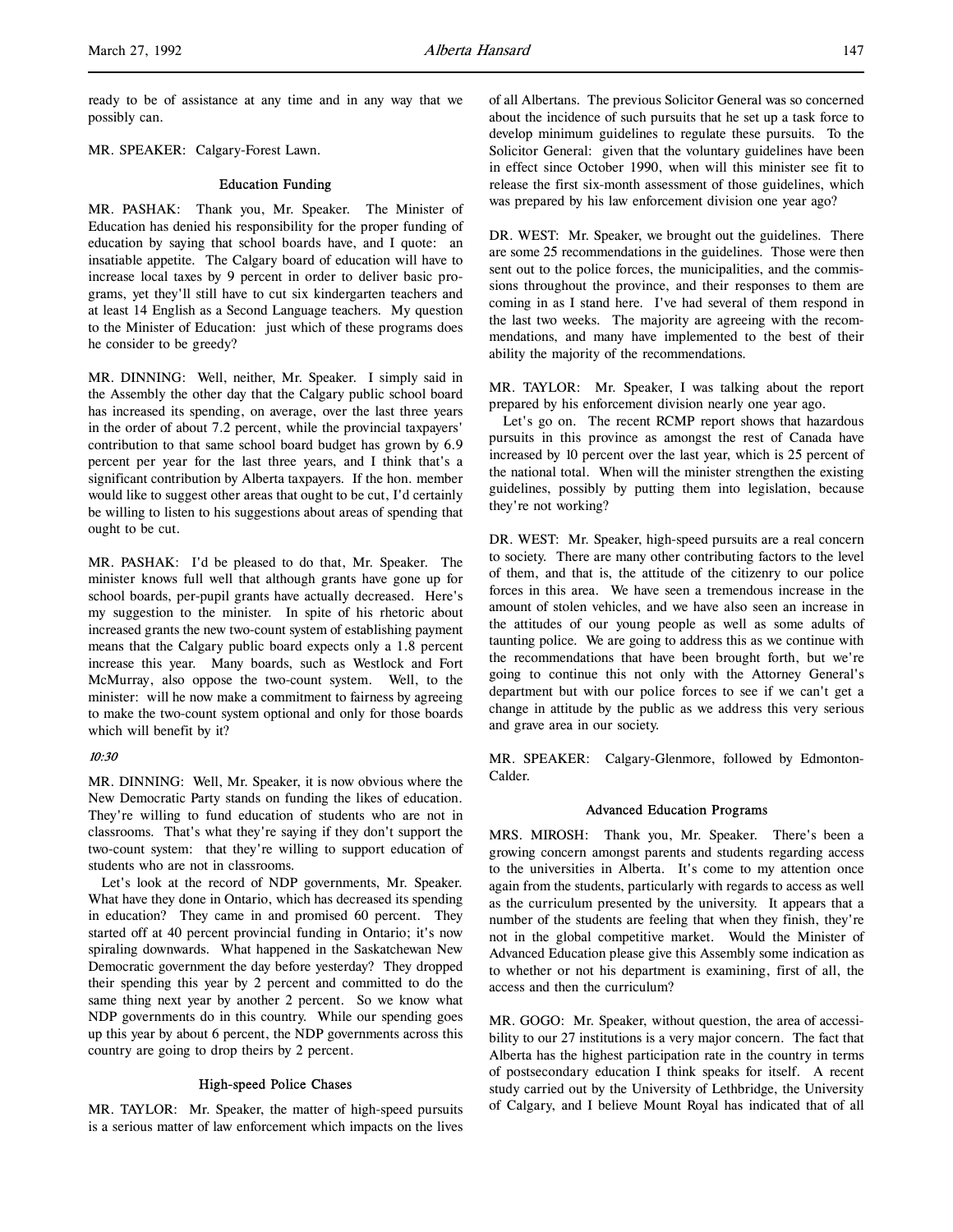those seeking university program entry, 98 percent were successful.

On the question of curriculum, that's a more difficult subject, Mr. Speaker. As members may be aware, we have in Alberta 16 centres of excellence in our universities, and the research funds attracted by our professoriat obviously is pretty good. It's over \$120 million. I can't comment on the curriculum within the institution in that they're board governed, and of course the institutions set their own curriculum and entry requirements.

MRS. MIROSH: Well, Mr. Speaker, this government spends 80 to 85 percent funding these programs, and these students are expressing concern about the number of instructional hours they do receive from their professors. They also have expressed a concern that if there were more instructional hours by the professors, perhaps it would help them in their studies. Could the minister please examine whether or not his department can do something about increasing these instructional hours by these professors?

MR. GOGO: Well, Mr. Speaker, when it comes to universities, it's often been said that fools rush in where angels fear to tread. For those who have read Dr. Stuart Smith's evaluation of the university system, he quite clearly points out that there must be more emphasis on teaching, less emphasis on research.

However, Mr. Speaker, my department, as the instrument that does the funding, although it has a very great interest in the output – and we all hope that Toward 2000 Together and the human resources study will focus attention on the requirements and the direction institutions should be taking – this minister is very hesitant to ever become involved between the boards of governors, which legitimately run the business of the institutions, and whatever the collective agreements may have with regard to hours of work and so on. A colleague of mine in the House may have some comment to make with regard to working hours of those people.

#### Family and Community Support Services

MS MJOLSNESS: Mr. Speaker, local family and community support service organizations and municipalities have been waiting for this government to announce what it will do about the recommendations of the FCSS Ministerial Review Panel released in November. So far there's been no action on the part of this government to the recommendations. To the Minister of Family and Social Services: will the minister give this Assembly today a specific time line as to which recommendations will be implemented and adopted and when?

MR. OLDRING: Well, Mr. Speaker, as so often is the case with this government, we have gone through again an exhaustive consultative process with Albertans. It was a process that was chaired by the Member for Highwood, and I would want to say at the beginning that I think they did an exceptional job. They've brought back some very thoughtful recommendations, some very substantive recommendations, and I believe that because of the work and effort that went into that, they deserve the kind of care and attention this government is currently giving it. We're going through them in detail. We are evaluating the ramifications; we are evaluating the cost. I'm looking forward to being able to respond, hopefully later in this session.

MS MJOLSNESS: Well, I would agree that the process was good, Mr. Speaker, but now the report is basically sitting.

Given that municipalities have to plan their budgets and these vital programs are currently in a state of uncertainty due to this government's stalling, will the minister commit to announcing a three-year funding commitment to FCSS in the upcoming budget and in the future announcing the FCSS funds in January, along with the other local authorities grants?

MR. OLDRING: Mr. Speaker, I appreciate the member's anxiousness to see the response to the report that was brought forward, but as I said earlier, I think it's appropriate that we spend the necessary time as well to review those recommendations in a thoughtful and considerate way. I would consider it an insult to that committee to do it in any other fashion. I think it's important that my colleagues take the necessary time, as they are, to go through those recommendations and details. We don't like to just have the knee-jerk response that they bring forward across the way, where they quickly jump in one direction, then they get a little more information and they jump in another direction, then they get a little more information and they change their minds again. We're doing it in a thoughtful, considerate process, and that's the way this government functions.

MR. SPEAKER: Thank you, and now I jump. Edmonton-Jasper Place.

### 10:40 Special Waste Management Corporation

MR. McINNIS: Thank you, Mr. Speaker. In his testimony yesterday at the NRCB, Mr. Al Wakelin, who's the project manager at Swan Hills, stated that that money-burning facility could break even with the expansion proposal. Now, the government has failed so far to make public the financial statements of the joint venture or the financial projections on which such a claim might be based, but virtually all of the intervenors have said that that's not possible without hazardous waste imports. Unfortunately, they're not allowed to talk about it because of the way the government cooked the terms of reference. So I'd simply like to ask the Minister of the Environment if he will end the frustration at the hearings and amend the terms of reference to allow the participants to discuss the important matter of importation of hazardous waste to the province of Alberta.

MR. KLEIN: Mr. Speaker, the tone and the nature of the meetings and the way the NRCB hearings are structured are quite simply under the direction and guidance of the board. The department in no way, shape, or form dictates to the board how those meetings are to be run and what issues are to be addressed.

MR. McINNIS: No, sir. The cabinet wrote the terms of reference for that hearing and nobody else.

The NRCB has previously ordered Chem-Security to table the financial information, their financial statements at the hearings. Their answer is in the evidence, and I quote, "This information is considered to be proprietary." Now, I think that may be a violation of the Act, but I would like the minister to explain to this House why he allows Chem-Security to withhold the important financial statements of that operation from this Assembly and the people of Alberta.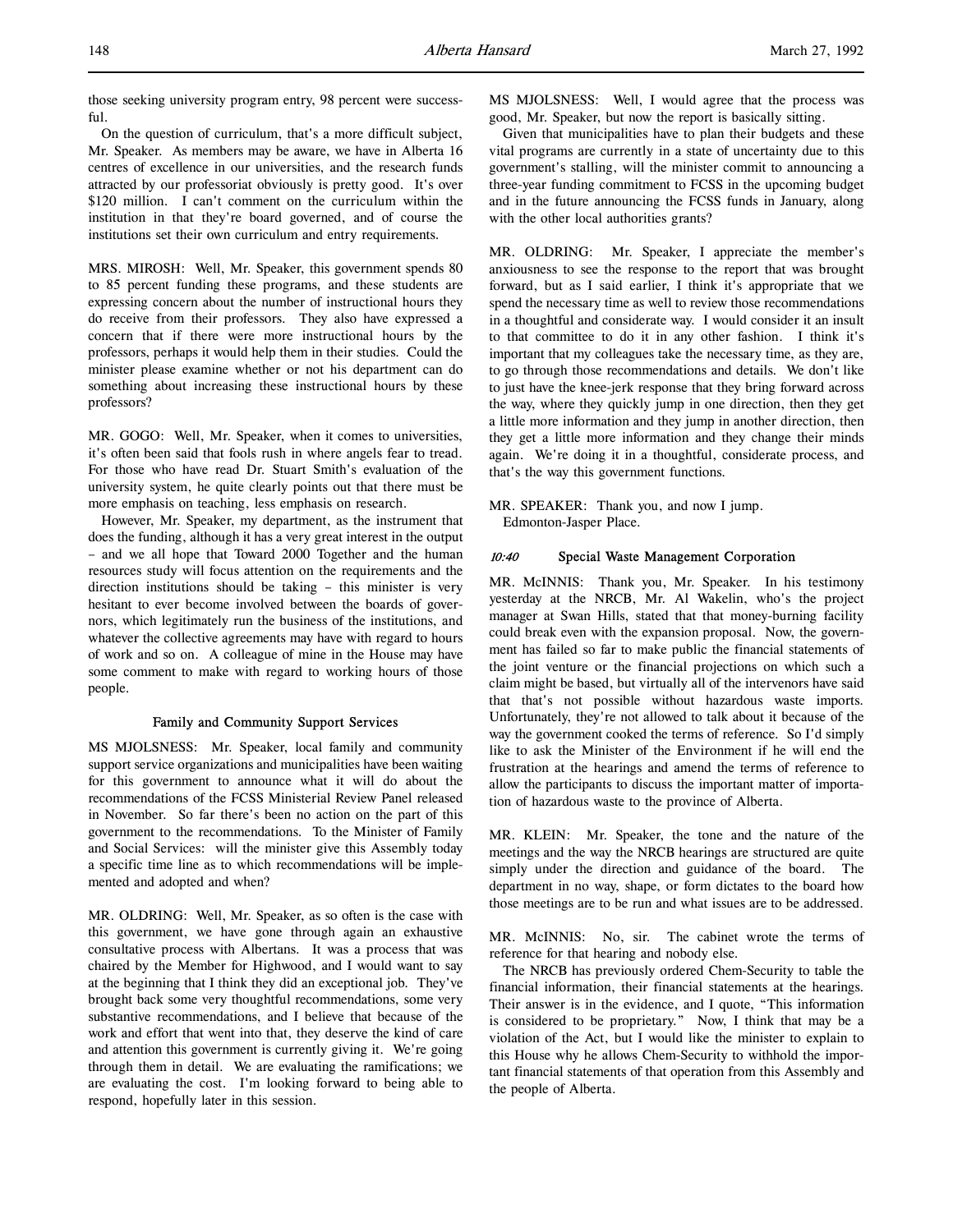MR. SPEAKER: Calgary-McKnight.

## English as a Second Language

MRS. GAGNON: Thank you, Mr. Speaker. My questions are to the Minister of Career Development and Employment, and they are in regard to adult ESL. In light of the throne speech and in light of the province's own interdepartmental working committee, it is estimated that an additional 1,300 immigrants require fulltime ESL, 1,200 immigrants require settlement language programs, 1,700 immigrants require part-time ESL, and 2,400 individuals require English in the workplace. Can the minister provide some details as to what new initiatives mentioned in the throne speech he is planning within this field?

MR. WEISS: Mr. Speaker, I first of all accept the representation made by the hon. member and agree that there is a need for extended services and assistance with regards to the programs, particularly as they relate to adult assistance. As far as the actual numbers outlined by the hon. member, I would question some of the numbers stated but would ask her indulgence in waiting. As we've indicated, there will be further announcements that will be unveiled further in regards to the budget speech.

MRS. GAGNON: Mr. Speaker, I don't think that people involved will find that answer is sufficient, and I would like the minister to outline these initiatives and give us a time line. Will they fully meet the demand?

MR. WEISS: Mr. Speaker, I've said that she'll have to wait until such time as that information is revealed in the House in various stages of this sitting and would ask her patience in waiting for that. As far as responding to her actual concerns, I'm not able to give that commitment at this time.

MR. SPEAKER: Edmonton-Gold Bar.

## Disabled Children's Support

MRS. HEWES: Thank you, Mr. Speaker. Family and Social Services have been justifying the review of handicapped children's services by stating that they want to ensure that children receive the same benefits wherever they live in this province. My questions are to the minister. Will the minister now admit that the real objective of this review is to cut services and pressure parents to take on more?

MR. OLDRING: No, Mr. Speaker. As usual, the member is wrong. I think again that all you have to do is look at our budgetary process. Last year we increased our budget to the handicapped children services program by 19.7 percent. I think that speaks of our commitment.

MRS. HEWES: Mr. Speaker, this system is moving towards being system centred, not child centred.

Mr. Speaker, my second question to the minister is: in this socalled atmosphere of openness, why are the meetings, then, being

held by invitation only, denying some parents and organizations from participating?

MR. OLDRING: Mr. Speaker, there has been an exhaustive list of people invited to participate in this process. We've made it very clear that if there's anyone that hasn't been invited that would be interested in participating, we're making those opportunities available as well. In fact, as I mentioned earlier, we've made opportunities available to members of the opposition. We welcome the input of Albertans. This is again an exhaustive process that we're going through. We're meeting with FCSS boards, health units, police, Indian bands, Metis associations, service agencies, community agencies, advocacy groups, parents. We're committed to taking a good program, a program that I receive a tremendous amount of positive response on, and making it even better.

MR. SPEAKER: Red Deer-North, followed by Edmonton-Highlands.

### Young Offenders Programs

MR. DAY: Thank you, Mr. Speaker. My question is to the Solicitor General. The problems and challenges that are involved in both the protection and unfortunately sometimes the prosecution of youth crimes is very distressing to all of us. One of a number of remedial approaches, not the only one, that has significant public and professional support is the concept of taking the serious repeat offenders, immersing them in a closed-custody program in a nonurban setting which would combine educational upgrading and a work-oriented skills development program which would build self-esteem and acquaint the young offenders with positive values. My question to the Solicitor General: is he willing to have officials in his department explore the possibilities of such a program becoming a reality here in Alberta?

DR. WEST: Mr. Speaker, the Member for Red Deer-North brings up a very serious concern in our society. I've recently been going over the Young Offenders Act and as well looking at the stats as they involve our young offenders from 12 to 18. Certainly there's a concern by the citizens with the Young Offenders Act, and the stats are alarming. We are going to look at many areas, and I can assure the member that the department will look at the wilderness camp and work camp experiences. We are going to review the results in these areas in other jurisdictions as well as the results that we've had in the adult offenders area, where we do have camps in the province today.

I must just say shortly that with the changing family structure and the social fabric of our society, it's going to take a lot of input, not only from the criminal justice system but from our communities, our parents, and the rest of society today.

MR. DAY: Supplementary, Mr. Speaker. One of the principles of the Family Policy Grid, which has been endorsed by this government, is that our programs recognize the persistence of family ties. My question is this: when young offenders are unfortunately caught in the snare of criminal activity, are efforts made to require that parents are also involved in the restitution and rehabilitation process?

DR. WEST: At the present time we are working hard through our courts, our police forces, and our communities to make sure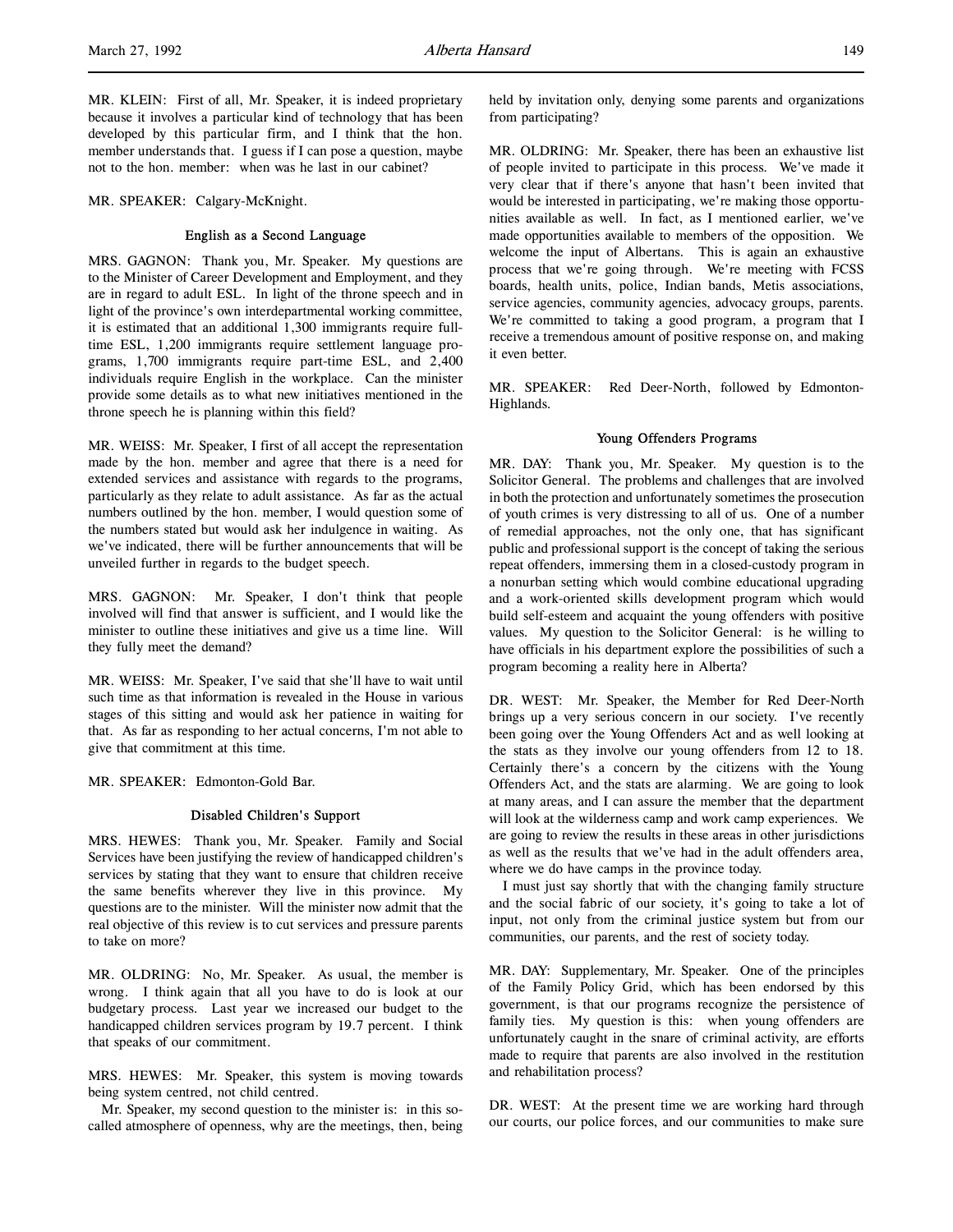### Low-income Housing

MS BARRETT: Mr. Speaker, last month's federal budget showed a complete elimination of the federal co-op housing program. That program cost \$6 million a year and, by the government's own studies, saved Canadians about \$40 million a year because they didn't have to use that money in social housing programs. My question is to the Municipal Affairs minister, and it is this: will the minister undertake to write on behalf of his government to his federal counterpart and ask that they abandon this shortsighted dropping of this useful program?

### 10:50

MR. FOWLER: Thank you for the question. We have already done so in this regard, Mr. Speaker, and we are further in contact with other provincial ministers of housing to call a special emergent meeting of the ministers to address this matter.

MS BARRETT: Mr. Speaker, I am delighted to hear the response.

I have an additional question, then, to the minister, who seems to be open to good ideas from this caucus these days, and that is: will he now help address the crisis of low-income housing right here in Edmonton by offering through his department to acquire, whether by purchase or lease, some apartment buildings, to make them available, such as Thorncliff Place, which is available in west Edmonton? It's for sale. Will he undertake to make that commitment to low-income families?

MR. FOWLER: Mr. Speaker, had I waited for the idea to write the minister, the letter would have been going out sometime this week or next week rather than two weeks ago.

Nonetheless, we are looking into the situation in the city of Edmonton in respect to low-cost housing and low rental housing, particularly in the inner-city area but also for the whole of the city.

MR. SPEAKER: Edmonton-Beverly, followed by Edmonton-Meadowlark.

#### Municipal Assessments

MR. EWASIUK: Thank you, Mr. Speaker. With your indulgence I'd like to take a few moments to congratulate the Minister of Municipal Affairs on his appointment. I think his background in the field will make him an excellent minister.

Now, my questions are to the Minister of Municipal Affairs. For a number of years now the Department of Municipal Affairs has been reviewing its statutes, a process which for the most part has been supported by local authorities. Now, Mr. Speaker, the smaller municipalities around the province are coming out against this government proposal for centralized assessment authority on the basis that it's going to increase layers of bureaucracy, which will end up costing smaller municipalities more money than the current system. My question to the minister is this: given the overwhelming opposition to this scheme, why has the minister not responded to the concerns of the smaller municipalities?

MR. FOWLER: Mr. Speaker, the Municipal Statutes Review Committee has been in operation for approximately five years, and while a new Municipal Government Act, as indicated in the throne speech, will be introduced this year, there is also an important piece of the study in respect to the assessment body that is being proposed by that same committee. However, that proposal is not by government people but by a review committee and is a recommendation to this government. I am aware of a great number of objections to the proposed assessment corporation, and it is not my intention to move on this in this House until I have had an opportunity to discuss it in considerable detail with those objectors as well as the proposers.

### MR. SPEAKER: Supplementary.

MR. EWASIUK: Thank you, Mr. Speaker. The Alberta Association of Municipal Districts and Counties is overwhelmingly opposed to this particular proposal, and even the AUMA can't agree on whether it's a good idea or not. In fact, the minister's own council in St. Albert did submit a resolution to the AUMA opposing this particular proposal. Will the minister now prove that he is listening to local councils and redraw this proposal and send the whole issue of assessment back to the drawing board?

MR. FOWLER: That may in fact be the final result, Mr. Speaker, but I'm not in a position to undertake that today. I think I have an obligation to this House and to this government and the people of Alberta to study the proposal which has been made. There's a great deal of work that's gone into it, and I don't think it would be appropriate at all to make a decision at this time or that type of commitment.

## Recycled Materials Usage

MR. MITCHELL: Mr. Speaker, despite the leadership which municipalities have shown in recycling initiatives, there is no comprehensive recycling policy at the provincial level to supplement these efforts. One area in which the province could in fact play an effective role is in the creation of markets for recycled products. To the Minister of the Environment: when will the minister have a timetable for phasing in the use of recycled paper in newspapers sold in this province? The government might just as well get its bad press on good paper.

MR. KLEIN: Mr. Speaker, as usual the hon. member hasn't been paying attention. He refused to read his own press clipping from last January 17. If he would go back, he would soon learn that the hon. Minister of Public Works, Supply and Services announced some months ago that the government of Alberta would purchase recycled materials on a priority basis as part of an initiative that fits in with our Action on Waste program.

MR. MITCHELL: What's that got to do with newspapers, Mr. Speaker? What has this minister done to encourage his colleagues in the departments such as public works, transportation, recreation and parks to buy significant amounts of products such as fence posts, parking curbs, picnic tables, dimensional boards made from recycled plastics by Alberta-based companies such as Superwood Western Ltd.?

MR. KLEIN: Mr. Speaker, I thought I gave the hon. member his answer. The hon. Minister of Public Works, Supply and Services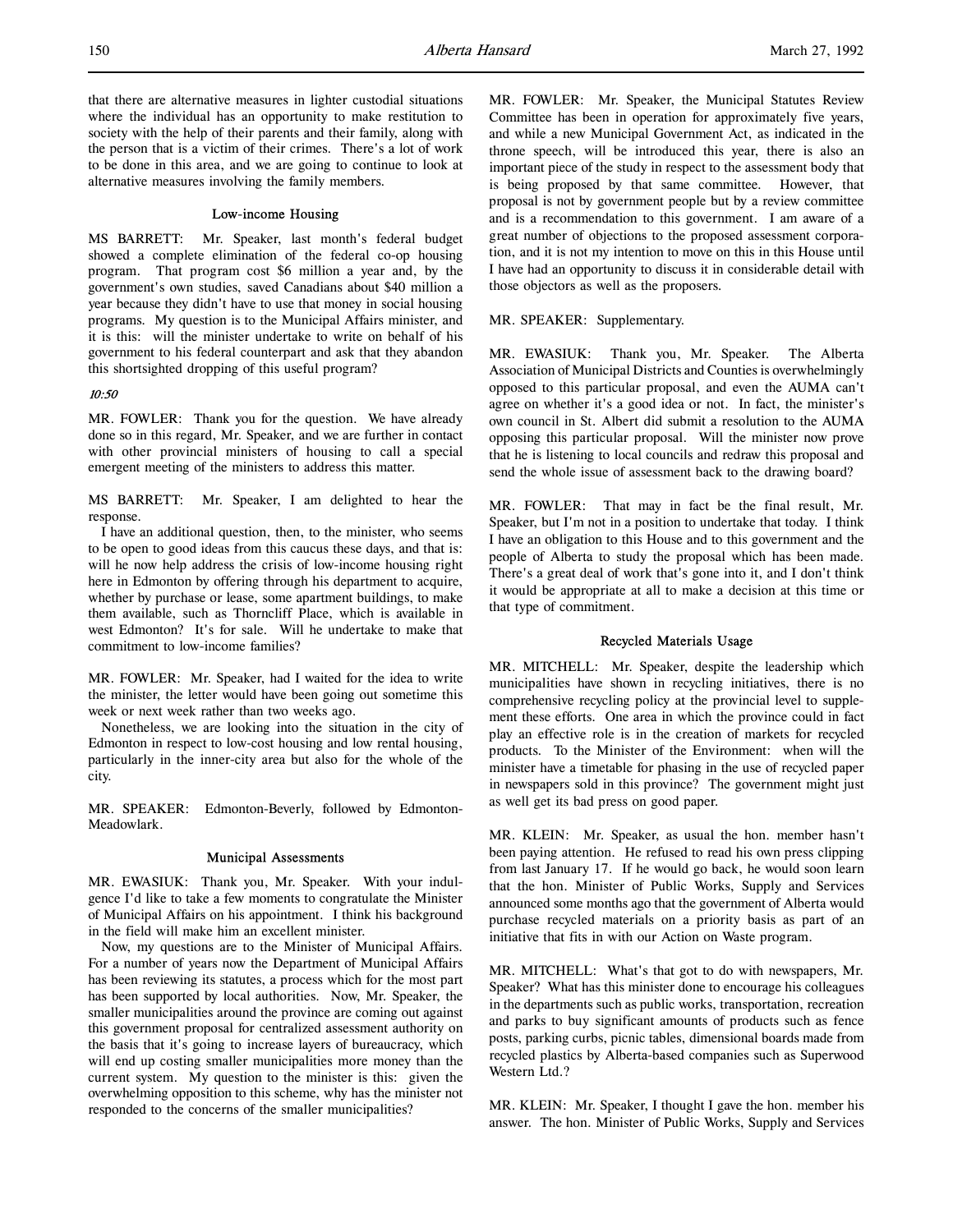announced some time ago that we as a government would buy back on a priority basis recycled materials as part of the Action on Waste program.

Insofar as newspapers are concerned, the newspaper recycling association involving Southam corporation, the Sun Publishing Corporation, Bowes, and a couple of the other independents have agreed to voluntarily include 20 percent recycled pulp in their operations. If that can be done, then there's no need to legislate that kind of thing.

MR. SPEAKER: Thank you.

The time for question period has officially expired. However, the Minister of Family and Social Services wishes to supplement information given in an earlier question. The question was raised by the Member for Edmonton-Glengarry.

Minister.

### SAIT Advertisement (continued)

MR. OLDRING: Thank you, Mr. Speaker. To the leader of the Liberal Party. I appreciate that he has provided me with a copy of the actual ad. Earlier the leader had suggested that I should have been aware of it and that it was my program. I want to make it very clear that, no, it is not my program. The ad itself makes it very clear. It says, "This program is paid for by the Canadian Jobs Strategy." That's a federal program, absolutely no consultation with me, and that was in the ad. Further, the same ad says, "For more information call SAIT at 284-8446." SAIT is responsible, not me. He has the telephone number, and I would suggest that he phone it.

MR. DECORE: Mr. Speaker, if the minister does his homework, he'll find out that this is a joint program with his department and the federal department.

My further question. The minister has a vested interest in this matter. Will he stop this action of insisting that men only be given opportunity here?

MR. OLDRING: Well, Mr. Speaker, I would be happy to take the initiative of calling that particular number and speaking to the folks at SAIT and suggesting that they consider including females in that particular program as well.

MR. SPEAKER: Before we deal with Standing Order 40, I recognize, first, the Minister of Education to introduce special guests and then the Member for Vegreville.

## head: Introduction of Special Guests (reversion)

this Assembly.

MR. DINNING: Mr. Speaker, it's a pleasure for me today to introduce a number of visitors here from Elofson Academy in Calgary. They are led by Mrs. Jackie Ottmann and volunteer, Mrs. Marlene Owl-Simon. I'm going to meet with them in a few minutes. I'm anxious to hear their assessment of how overwhelmed they have been with our theatre of democracy. I would ask that they rise and receive the warm and cordial welcome of

MR. FOX: Mr. Speaker, I'm pleased to introduce to you and to members of the Assembly 59 visitors from the Tofield school in the Vegreville constituency. They're studying government and

here as part of that study, accompanied by their teachers Mrs. MacKay and Mrs. Kope, several interested parents and helpers, and a couple of dedicated bus drivers. I'd like them to rise in the public gallery and receive the warm welcome of members of the Assembly.

## head: Motions under Standing Order 40 11:00

MR. SPEAKER: Edmonton-Gold Bar requests Standing Order 40, but speaking, as Standing Order 40 states, to the matter of urgency, not to the issue, please.

### Brain Cell Research

Mrs. Hewes:

Be it resolved that the Legislative Assembly congratulate Dr. Samuel Weiss and doctoral student Brent Reynolds, both of the University of Calgary's Faculty of Medicine, for their breakthrough in brain cell research.

MRS. HEWES: Thank you, Mr. Speaker. Yes, I will request under Standing Order 40 unanimous consent to consider the motion, which has been circulated. I think we were all excited by yesterday's news that there has been a remarkable discovery in the University of Calgary regarding the regeneration of brain cells. I think it's incumbent on this House to congratulate and offer our gratitude to those scientists who have worked diligently and whose work will now persist, as we understand, hoping that it will lead to treatments for crippling brain disorders: Parkinson's, Alzheimer's.

MR. SPEAKER: A request under Standing Order 40. Those willing to allow the matter to proceed, please say aye.

SOME HON. MEMBERS: Aye.

MR. SPEAKER: Opposed, please say no.

SOME HON. MEMBERS: No.

MR. SPEAKER: The matter fails. Thank you.

head: **Orders of the Day** 

head: Government Bills and Orders head: Second Reading

Bill 6

## Appropriation (Interim Supply) Act, 1992

MR. JOHNSTON: Mr. Speaker, I'm very pleased to move second reading of Bill 6, the Appropriation (Interim Supply) Act, 1992. We've had a long and thorough and detailed discussion through the interim supply side already, and I've been able to present I think very compelling arguments to the Legislative Assembly, certainly to Albertans, as to the need for this Bill to proceed on second reading so that by the end of the day, which is before the end of March 31, '92, we can have in place interim supply to pay those bills which flow as a matter of natural course in the new fiscal year starting April 1, 1992. Accordingly, and without providing much more elaboration on the reason for this Bill because we've had a full and ample opportunity to discuss, I move second reading.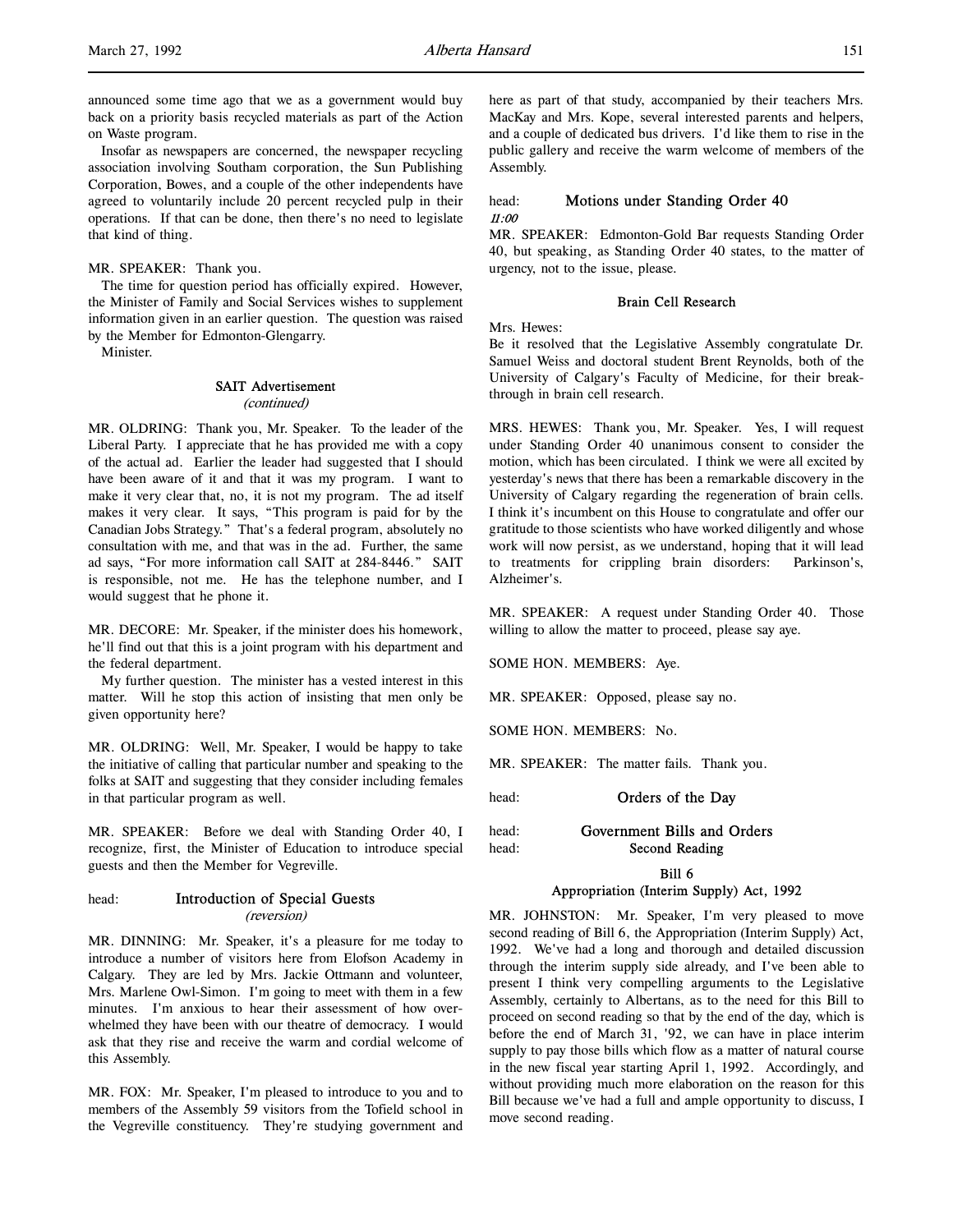### MR. SPEAKER: Calgary-Mountain View.

MR. HAWKESWORTH: Thank you, Mr. Speaker. Well, I was intrigued by the remarks that the Provincial Treasurer made in question period earlier this morning. In answer to the questions from the Leader of the Opposition about last year's budget he crowed a great deal about how the year just ended was the end of their fiscal plan. I thought that was perhaps a Freudian slip and he didn't in fact mean it to be that, but I guess out of his own mouth came the truth: whatever plan they might have had clearly and totally reached the end of the line in the current year. I would think the least we could have expected from the Provincial Treasurer before he tabled the interim supply Bills and the estimates in front of this Assembly would be something from him about the current year's budget. We've had no financial update. We don't even have the public accounts from the fiscal year ended a year ago. So I guess we have to take his word for it that it is the end of the plan. Obviously, we knew that he didn't have much of a plan, but I guess we have to expect that whatever it was disappeared a long time ago.

He also referred to how they had stimulated the economy with this so-called balanced budget a year ago and talked about great successes. Yet, Mr. Speaker, we have the highest rates of unemployment we've seen in this province for a number of years. I don't know what he's talking about when he talks about stimulating the economy. Certainly when it comes to these interim estimates, we have no idea whether they're part of a stimulative economy or part of the same discredited fiscal plan that we assume he's been trying to follow for the last couple of years.

### [Mr. Deputy Speaker in the Chair]

He's made reference to great successes in the last year. All that we've seen are failed business ventures, growing unemployment. It seems that every business that goes out of business in this province had some sort of government involvement, so as the rates of businesses fail, the rates of government losses increase. We're being hit a double whammy: high unemployment, reduced corporate tax. Then as these loan guarantees get called, the taxpayers are asked to pay a second or a third time in the form of bailing them out and paying for these government decisions. There may be the end of a plan, Mr. Speaker; that's true. The plan is in total shambles.

So when we come to these requests for spending estimates, interim supply Bills, we have to ask ourselves: in what context are they provided to us? There's no context whatsoever, Mr. Speaker. Here's where this government is going to pay the price for the kinds of approaches it's taken in the past. We don't have the public accounts for the fiscal year ended a year ago. These estimates are presented to us without any context of that whatsoever. We've had no estimates or reviews given to us or the province since the budget a year ago. We know that it's in a shambles, but the Provincial Treasurer refuses to own up to them, refuses to give any kind of estimate to the people of Alberta of what has happened with his overly optimistic revenue forecast for the past year.

We know for sure, for example, that as we've tracked the biweekly sale of oil and natural gas leases and licences for the current fiscal year, they're in the order of \$300 million less than what the Provincial Treasurer budgeted for. Crude oil royalties are probably in the order of a quarter of a billion dollars less than he budgeted for last year, and of course the problem with natural gas

royalties is well known to the Provincial Treasurer. He's never made any of this available to the taxpayers of Alberta, so when he introduces interim supply Bills, it's done within a context of secrecy, it's done within a context of clinging to outdated and discredited budget estimates, it's done in the context of failing to report to the taxpayers of this province about how their money was spent even a year ago. It's done totally in the dark, totally in secrecy, totally without any supporting evidence of a fiscal plan or responsible fiscal management for the province as a whole. That, Mr. Speaker, should be the context in which these estimates or requests are in fact presented.

The Provincial Treasurer has had nine and a half, 10 months since we last sat here at the end of June of 1991. He certainly must know himself what the fiscal estimates are, what the forecasts are on a daily, weekly basis as they're brought to him by his department, but he's failed to share any of that with the taxpayers or with the people of Alberta. Now he wants us to approve virtually anywhere from between 25 to 40 percent of next year's budget without giving us so much as a minimum of information about his performance in the past. I think that sort of approach, Mr. Speaker, is totally out of line with what other jurisdictions do and is totally unacceptable to any kind of responsible approach to the budget. Of course, we haven't seen a responsible approach to the budget for some time. I guess it's just highlighted here by a track record where budget estimates are given in an address on any given night, any given year, and when we finally get the public accounts two years later, we find that the Provincial Treasurer was out by a significant amount of money.

### 11:10

For example, Mr. Speaker, if we were to look over the past estimates that have been presented to us as a Legislature since the fiscal year 1986-87, this Provincial Treasurer actually budgeted for deficits totaling \$6.8 billion. So if we went back over time and looked at the estimates that were presented to the Assembly over those years, he projected, cumulatively, a deficit of \$6.8 billion. If we look to the actual accumulated deficits that occurred over that period of time, they were in the order of \$11 billion to the end of last year's fiscal year, and if we take what's expected to be a \$2 billion deficit in the current fiscal year, we find that that figure is closer to \$13 billion when, in fact, the Provincial Treasurer budgeted for something in the order of \$7 billion in that period of time. What it says to me is that his ability to actually be on budget is highly questionable. In fact, the track record is that his ability to be on budget is laughable. If one were to measure performance here, we'd find that performance is lacking.

What we find, in fact, is that in each of the four years from the 1986-87 fiscal year to the 1990-91 fiscal year expenditures were over budget by \$1.5 billion, which increased the accumulated deficits beyond the levels budgeted in that period by the equivalent amount. It would not be a performance that would be tolerated in a business organization. So when we look at the context in which these estimates are provided, they're simply a shot in the dark; they're simply carrying on what was done last year. It's certainly not in keeping with any overall performance, certainly not in keeping with any overall fiscal plan. It's certainly not part of any stimulative budget. It's certainly not part of any budget that's intended to reduce unemployment in the province. It's simply carrying on in the same old, tired way, unable to get a grasp on what's happening with either the revenues or the expenditures of the province. It's not part of any realistic plan, and therefore, Mr.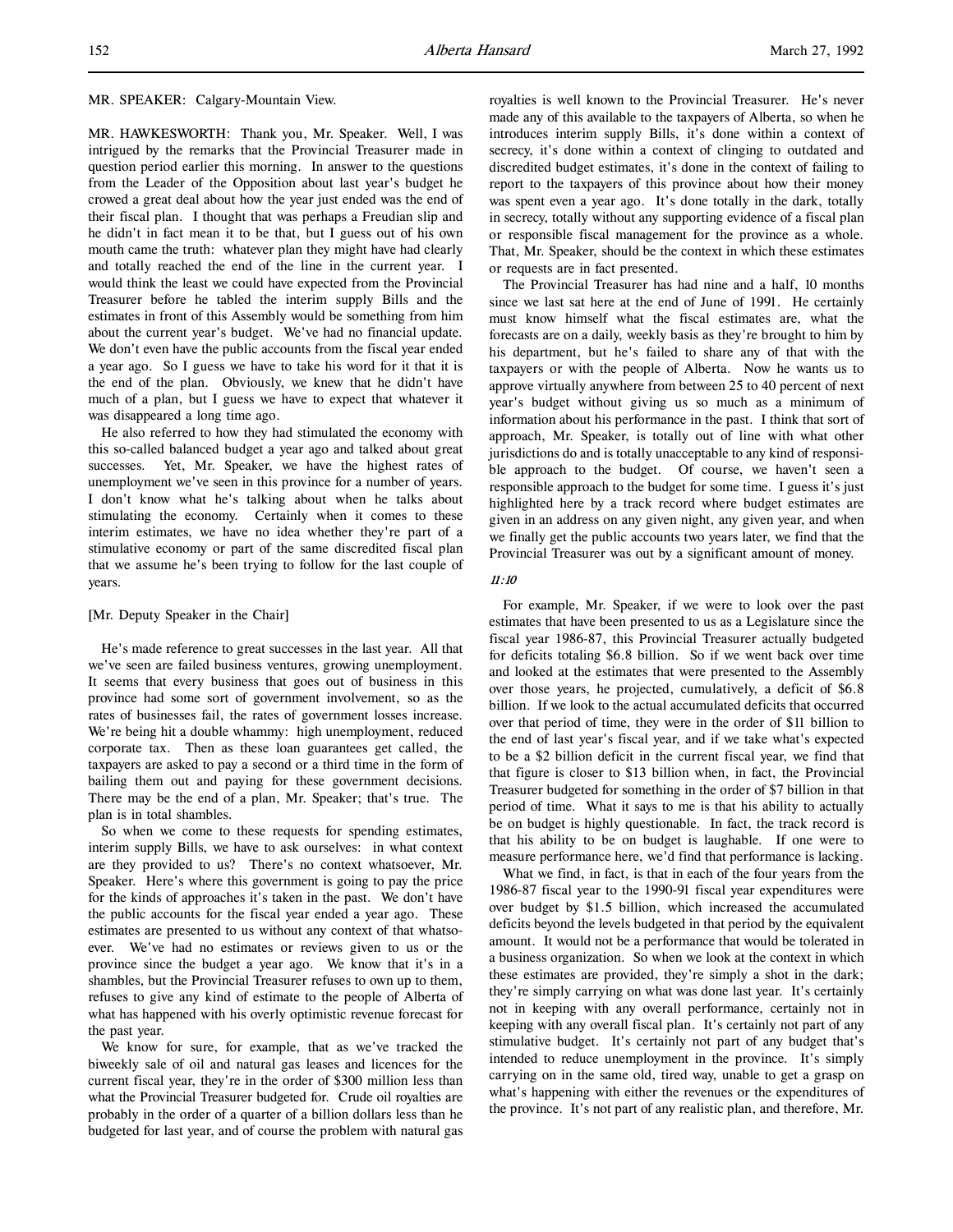Speaker, they bear no relationship to the reality that eventually unfolds.

All the Provincial Treasurer has attempted to do in his years as the incumbent in that position is each and every budget night tried to bring in a political budget that he thinks will sell to the people of Alberta on that given night. What happens then is that his projections are totally out of whack because they're based on a political objective, not on a fiscal objective. We find that the end result is one that's highly undesirable: we end up being unable to achieve any realistic objective either to control expenditures or to properly estimate revenues. We find ourselves in the situation that was presumably never intended, that we presumably never wanted to find ourselves in: a situation where there's a high and growing debt in the province, high and growing levels of unemployment, high and growing levels of job losses, high and growing numbers of business bankruptcies, high and growing numbers of difficulties for our people. Because of this government's approach in the past of accumulating high deficits at a time when the province was in a stronger economic position, now that we're in this position, we find ourselves hampered by the fiscal circumstances created by this Treasurer, and it hampers the ability of the government to respond to the real needs that are out there in the province.

So we get these interim supply Bills brought before us, Mr. Speaker, without a plan, in the context of a difficult financial situation for the province, in the context of a difficult economic situation for the province, and we're just asked to rubber-stamp them and on we go. You know, it's very difficult for anyone to say no to interim supply. We recognize there is a need for government to carry on with the important jobs that the government is required to perform. But there is no accountability. That's where I want to leave the theme of my remarks, and it's simply this: there is no accountability.

Starting today, this government has asked for a request. It's in the context of not willing to be accountable for past spending. They're coming to us without a plan. They don't want to be accountable for any plan they pretended to have in the past. They're brought to us without any context. They don't want to be accountable for the context they've created, so they want us to approve these in the context of secrecy and in the context of fiscal lack of performance and an inability to grasp the fiscal responsibilities and the fiscal realities facing the province. They don't want to be accountable. That is fundamentally what's wrong with simply putting estimates and supply Bills on the table and saying, "Vote". They don't want to be accountable for this spending either, Mr. Speaker.

I predict that this Treasurer would like nothing better than to hide any accountability for this request today from the people of Alberta for another two years. The public accounts, if he had his way, would not be tabled in this Legislature for another two years, the requests that we're giving him today. That's just in the context of a growing unwillingness of this Treasurer to be accountable for his decisions. He knows that the decisions he's taken in the past are not defensible, so the more he can keep the public from knowing what's really happening with the fiscal management of the province, the better off he is. The more secrecy he can maintain, the less likelihood people will know or care what's going on.

This is my main concern, Mr. Speaker: the growing lack of accountability by this government to account for its decisions, for its willingness to be accountable, for its willingness to put the information on the table for all people to see. The fact that this money being requested of us today won't be accounted for publicly for another two years causes me a great deal of concern. On the other hand, two years from now their mandate will be over, and there'll be a new group in there, a new party governing the affairs of this province, a party committed to accountability and to making this information available to all Albertans. I know that ultimately we all live with hope. Given the performance and the track record of this Provincial Treasurer, the interim supply Bill being requested from us today will be accounted for much more openly than it has been in the past. That's one thing I'm not only hopeful for but certain about.

Thank you, Mr. Speaker.

#### $11 \cdot 20$

MR. DEPUTY SPEAKER: The hon. Member for Edmonton-Whitemud.

MR. WICKMAN: Thank you, Mr. Speaker. I want to touch on a few of the items that pertain directly and indirectly to the Bill that we're dealing with. I mentioned last night and I again want to address the question of the process that is now in front of us as we deal with this particular Bill and with the question of advancing it to complete it in sufficient time to allow government to function from a financial point of view.

Yes, obviously that has to be done, but it has to be done because the process is out of whack. The process is out of whack in that we have a system that forces us to do what are not, I don't believe, proper management techniques, proper financial techniques that would normally be used by other levels of government or by corporations. In other words, you plan accordingly so that you're not left in these situations where you have all these spending warrants, have deficits that are probably a billion dollars out of whack in terms of the original budget. A private company, if they did that type of thing, would be gone; they would be history. The president, the CEO of that company would be gone. They would simply not be tolerated.

It appears that the news will come eventually when the public accounts are brought down that in fact the worst fears of the Liberal caucus going back a year ago will bear to be true and that that big surplus of \$37 million that was talked about will translate into a deficit that will in fact be hundreds of millions of dollars if not approaching a billion dollars. Again, this year what's to be anticipated? I think the message is quite clear even though there was some confusion yesterday on that side of the floor. Reading again the quotes from the Premier of this province: the budget for '92-93 has been delayed. Like our leader says, possibly because they can't find enough red ink to cover it. It has been delayed because there is a struggle there, or there is an intentional delay because of the coming convention this weekend. For whatever reason the budget is being introduced after the fiscal period begins, which is really, really, I believe, unnecessary and shouldn't be done if there was a streamlining, a rationalization of the process.

Mr. Speaker, the Provincial Treasurer is nicknamed Deficit Dick for a reason, and it's not a complimentary title. In fact, the last time I was down in the city of Lethbridge, I saw somebody wearing a button that read: I once saw Deficit Dick in Lethbridge.

Mr. Speaker, when we talk in terms of the budget that is forthcoming, that will now apparently be introduced on April 9 unless there are some last-minute entanglements that the Provincial Treasurer has to deal with, I certainly hope that there is an emphasis to shifting dollars from the fat, from the unnecessary, from the nonessentials to those programs that people are calling for, that they're crying for: quality services, health care, social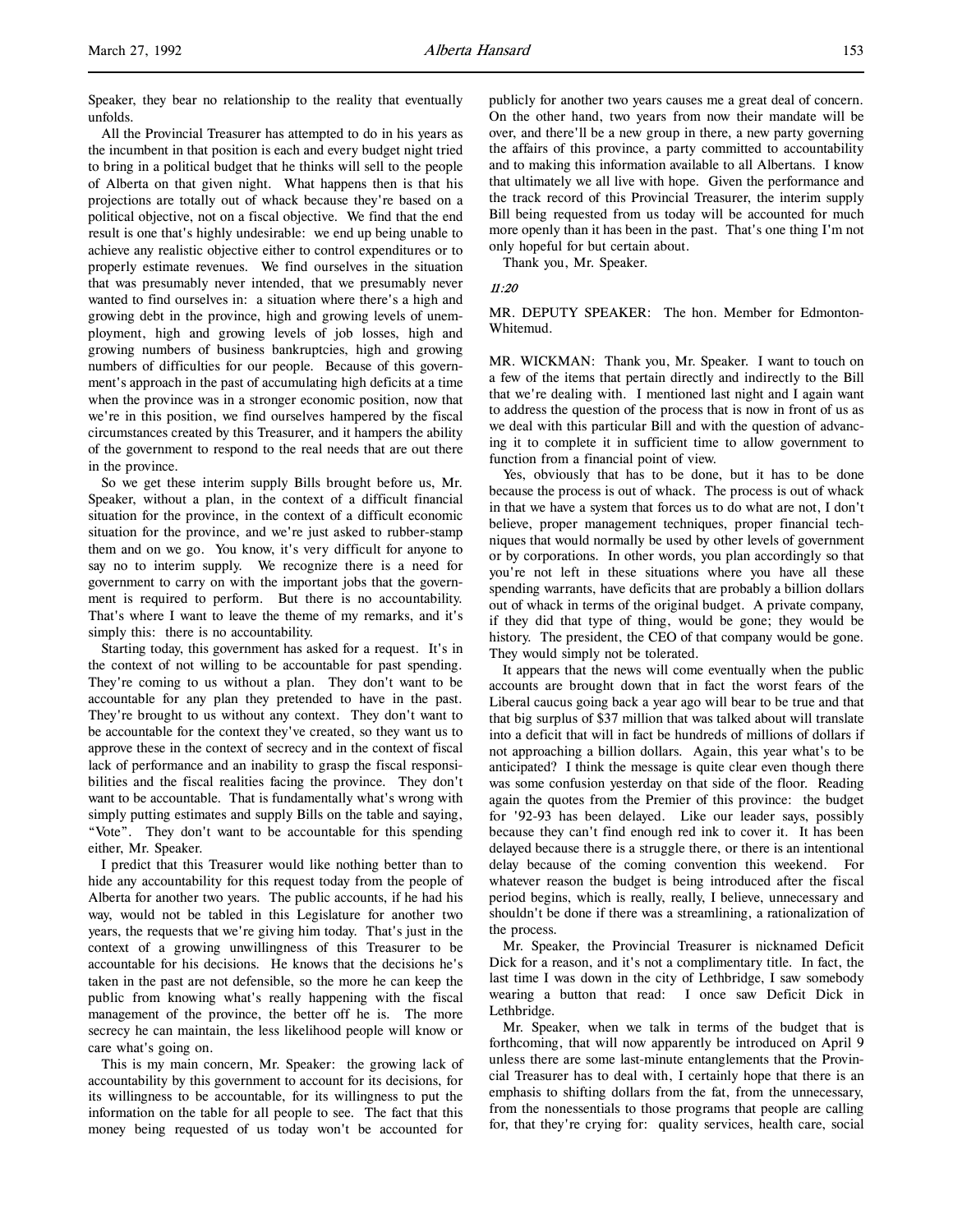There is a problem here in Alberta in terms of the economy, in terms of the unemployment. When we talk in terms of the high unemployment, a number of factors spin off from that. One is people lose their dignity because they don't have jobs. It's that impact, that monetary impact on other programs like social services, unemployment insurance, and so on and so forth. In other words, the government has to spend more in other areas providing resources because the government has not been able to bring down that unemployment rate. Secondly, it's the loss of revenue. A person out there gainfully employed is not only not drawing from the system but is putting money back into the system paying federal and provincial income tax, spending, creating a spin-off effect in the economy. The impact on businesses, Mr. Speaker, speaks for itself. The less spending power out there, the more businesses that are going to go under and the less revenue that is going be received. So it's a compounding effect.

If there's any one message that I would have to give to the Provincial Treasurer for these last 10 days he has in preparing that budget, it's hold job creation as his number one priority but in line with fiscal responsibility. Don't just simply go out there like the Premier is right now saying: Well, we're going to have a big deficit; it's apparent we have to have a deficit because job creation is that important. Yes, job creation is that important, but cut from some of the other areas. Take a look at the cabinet there and see how much can be saved by reducing that. Take from here, take from there, take from the nonessential items that can carry on and Albertans don't notice that they're missing.

If the Treasurer is able to bring forward a truly sensible, sound budget that is built on a foundation that can demonstrate that the deficit is being tackled, that has job creation, that cuts out a lot of that fat, sets up a system that starts to reduce bureaucracy in such a way that it doesn't mean layoffs or impact on people, then I think the Treasurer is doing a reasonable job. Until I see a budget, until I see the proof in the pudding, I'm not going to buy that we're going to see that type of budget. If we do, my fear would be then that it's a budget built on band-aids, and it doesn't have that solid financial foundation that the leader of the Liberal caucus was always able to do as mayor of the city of Edmonton.

MR. DEPUTY SPEAKER: The hon. Member for Edmonton-Mill Woods.

MR. GIBEAULT: Thank you, Mr. Speaker. I just would like to get a few remarks on the record today in regards to the Bill that's before us.

First, in terms of appropriation I want to mention the concerns that many of my constituents in Edmonton-Mill Woods have about the funding support for our community hospital, the Grey Nuns hospital. The people in my district – it's a suburban community; we have a high population of young people, very young demographics, a lot of young children – have come to depend on the Grey Nuns hospital for medical care and, generally speaking, are quite satisfied with it. I want to let the government know that they are very concerned as well when they read about reductions in the funding formula to the Grey Nuns hospital and how the hospital is going to be able to provide ongoing quality care in a context when funding is being eroded and at the same time in my district all kinds of new development is continuing to go on. New houses are being built every single day, so there are additional population pressures that are going to be requiring medical care. There is a lot of concern in the constituency about the government's commitment to quality care. Many people in Edmonton-Mill Woods will be looking carefully at the budget when it comes down on the 9th, Mr. Speaker, in terms of the proposed allocations for the 1992-93 year. Of course, Bill 6 is speaking to that on an interim basis. My concern is that we make sure that these health care facilities that are community based and that are so well regarded and so critical to maintaining the health of people in our various constituencies, and in my case in Edmonton-Mill Woods in particular, southeast Edmonton, have the funding they need to do the job.

Secondly, in terms of schools, Mr. Speaker, I must bring to the attention of the government, the Treasurer, and the Minister of Education the pressing need for support for new schools in new districts like mine. There are no less than at least five neighbourhoods in my district – Fountain Lake, Jackson Heights, Jackson Heights north, Creek's Crossing, and Meadowbrook – that don't even have an elementary school for the young children yet. They've got to take buses somewhere else because there are no schools there. There's no high school east of 66th Street: that entire population east of 66th Street to 34th Street and not a single high school. Most of those students either go to Percy Page or Holy Trinity high schools west of 66th Street in Edmonton-Mill Woods or to other high schools in the south Edmonton area, generally speaking. That is becoming increasingly unsatisfactory. I'm just indicating to the Treasurer and to the Minister of Education that people in my constituency very much value the good-quality education that they receive from the schools, but they would like to look at ensuring that there is some government commitment to make sure that especially in the case of our younger elementary school students they have access to a school within their neighbourhood. I think that's only fair and reasonable, especially, of course, when you consider how difficult it is in the wintertime for those younger students to take the bus or to have to travel significant distances back and forth to school.

# 11:30

The third and last item I just want to mention here, Mr. Speaker, is in regard to programs that involve partnerships between the government and community organizations. Now, in Edmonton-Mill Woods we have been fortunate to get various grants under the community facilities enhancement program and others, and we want to thank the government for making those available, even though they're not accounted for properly, in my view, under the General Revenue Fund, and from lottery funds independently. But aside from that, the grants have been put to very good use, and the citizens of Edmonton-Mill Woods appreciate the support that we received.

Of course, Mr. Speaker, you know that the community facility enhancement program has been canceled. So where does that leave our community leagues and other voluntary organizations who had been working in these partnerships with the government? I'm hoping that the Treasurer will have some news for us about that on April 9, perhaps some new program to replace the community facility enhancement program, because these partnerships are important. The volunteers give up a lot of their free time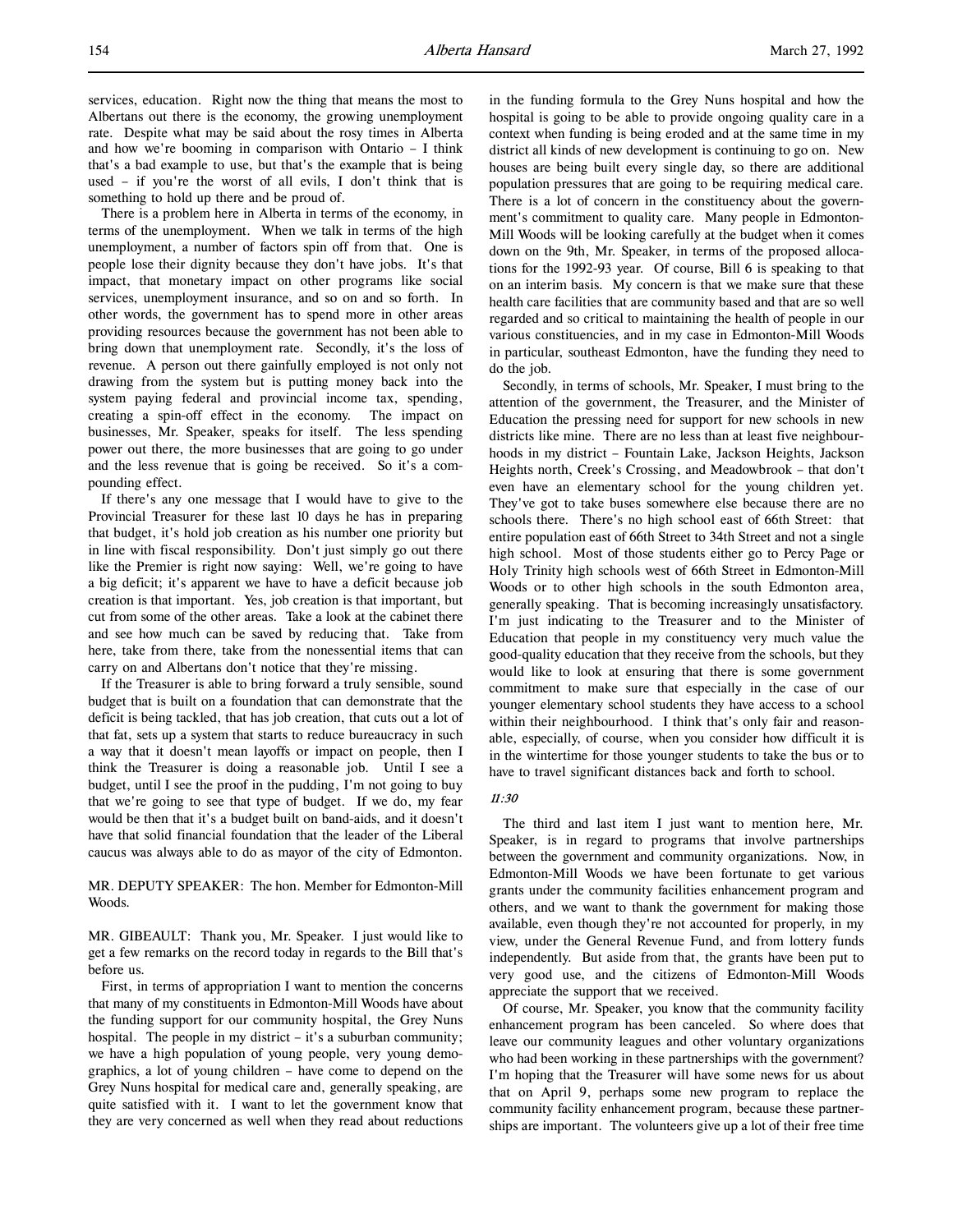on behalf of our communities, time that's taken away from their families, from their businesses, from leisure activities, other things that they could be doing after they put in a full day of work at their jobs. So I want to speak strongly in support of these partnership programs between the government and the community and would certainly like to see some kind of son of the community facility enhancement program – or daughter of the community facility enhancement program, as you wish – some follow-up to replace that because many communities depended on that support. I believe I have support for that on the government side too.

I particularly would like to just point out that in my particular neighbourhood, in the Woodvale Community League in Mill Woods, they are involved in working on a Mill Woods district park to be called Jackie Parker park. Of course, you all know the well-known football history here in the province. Jackie Parker: we're proud to have the park named after him.

Mr. Speaker, it takes money to develop a facility like that. We know that the city, of course, are restricted in their funds and everybody else is, but I think if we looked at some kind of a partnership between the community leagues and groups like the Mill Woods Cultural and Recreational Facility Association, the city parks and recreation, and some support from the province in terms of a partnership program, then we could really activate and motivate the involvement of the voluntary organizations to work in co-operation with the different levels of government to make sure that the community members have access to the kinds of facilities that you come to expect in an urban area.

### [Mr. Moore in the Chair]

I would just say, Mr. Speaker, that although we have in Edmonton, the capital city here, some very fine parks in the river valley, in southeast Edmonton we really don't have any district parks of any significance. We have small playgrounds at the various schools in Mill Woods, and those are nice enough, but we don't have anything of any significant size that would be appropriate in amenity for the size of the community that Mill Woods now is, which is somewhere in the neighbourhood of 70,000 persons. I know in terms of the Jackie Parker park there are plans to develop it on a very sound environmental theme, and it's very, very exciting. It'll be adjacent to the Woodvale golf course, which, as you may recall, is a reclaimed landfill site. So this would be a very tremendous enhancement to the facilities that are available to the constituents of Edmonton-Mill Woods and to the whole area of southeast Edmonton in general. So I commend that project to the government.

### MR. ACTING DEPUTY SPEAKER: Edmonton-Jasper Place.

MR. McINNIS: Thank you, Mr. Speaker. I would like to make some comments on second reading of Bill 6, and just for the information of our guests so they know what's happening here in this debate, Bill 6 is called the Appropriation (Interim Supply) Act, 1992. It reflects the fact that governments run on a fiscal year which goes from April 1 till the end of March the following year, so in a few short days from now, at the end of March, the government runs out of money, and they need to come to this place, to the Legislative Assembly, to ask us if we will grant some more supply. The amount of supply that's being asked for in Bill 6 is \$4,420,000,000, which is a fair amount of money, so this is a very important debate that we're having today.

[Mr. Speaker in the Chair]

Normally this debate over supply budget takes place in the context of a provincial budget, but of course at this point we don't have a provincial budget. In fact, I believe it was announced yesterday that the provincial budget will not come down until April 9 this year, which is after the end of the fiscal year and leaves the government in the situation where it can't spend your money. Now, some people have said, perhaps unfairly, that the budget is being delayed so that the government can have its party convention this weekend and won't have to answer questions about why the budget didn't quite balance the way it was presented to the Assembly a year ago. There are others who feel that perhaps the government is thinking that they might want to use the budget as a springboard for a provincial general election this spring. I don't know what the proposition is, but I do know that the government is in a difficult position as of the end of March. It has no money to pay for the bills that it's incurred on behalf of the taxpayers and has come looking for supply.

Now, the frustration from an opposition point of view is, firstly, that there is no financial plan, as has been mentioned. We really have no idea what period of time this \$4.4 billion is to cover, what priorities the government has for this period of time: no financial plan, no economic plan, I daresay no leadership in terms of the province's finances. So we have this \$4.4 billion tab. The other frustration stems from the fact that this Bill will have to pass second reading today under the rules in this Assembly. Regardless of whether more members want more debate, this Bill must go to a vote. Under the rules which are written by the majority, which is the government, we have to vote on this Bill today.

We also have to vote today on Bill 7, which is called the Appropriation (Alberta Capital Fund) Interim Supply Act, 1992, which is another Bill for, in this case, \$121,474,000 for capital funds. We also have to vote on second reading of a third Bill, Bill 8, which is called the Appropriation (Alberta Heritage Savings Trust Fund, Capital Projects Division) Interim Supply Act, 1992, which is a Bill for \$55,876,000. It leaves members opposite in the position of having to try to cram all of the concern and debate that we have about all questions related to budget, supply, and finances in this very short debate this morning.

I would like, first of all, to say that I think that what the government ought to be doing in this debate and in defence of this funding – any funding proposition but particularly one which is in the range of \$4 billion to \$5 billion – is to tell the Assembly in considerable detail what it plans to do to help bring Alberta out of the recession that we are presently in. We know it took the government a very long time to come, at least publicly, to the realization that there are tough economic times in the province of Alberta.

We continue to hear the same broken record over and over again about how Albertans are so uniquely blessed in terms of our natural and financial wealth, that we are undertaxed when compared to other provinces, and all of these sort of glowing, selfpromotional speeches and diatribes, as if the government put the resources in the ground, as if they ran the economy, which they don't. Clearly, it's the men and the women who do the work and the investment and make the decisions in our economy who make it run. In fact, I think it took a normally nonpolitical agency such as the Institute of Chartered Accountants to point out how badly our province has been hurt over the years by that kind of rhetoric because it has caused some Albertans to believe that we are God's chosen people, that somehow governments can spend money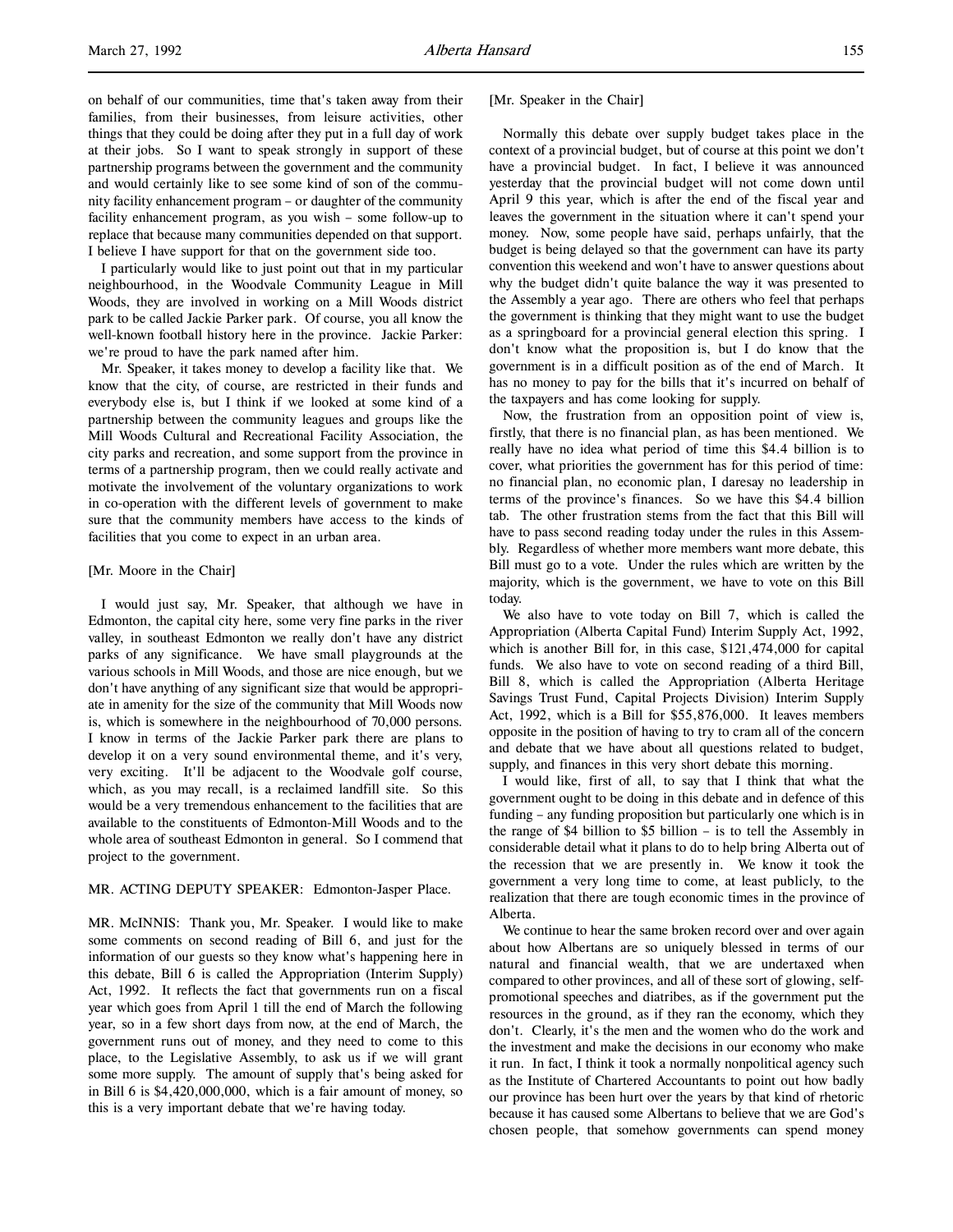without raising taxes to pay for it, that somehow we can have this kind of expenditure, billions of dollars spent without accountability, because we're so well off in the province of Alberta that we don't have to worry in the same way that other people, other provinces, other countries do. It took the chartered accountants to point out that we're not uniquely blessed and Albertans are not in a fundamentally different category than the rest of the world. We have to work for a living too, just like everybody else. We have to get up in the morning; we have to get dressed, and we have to go off and make the bacon. We've had rhetoric from this Treasurer and from this Premier and the previous Premier, the hon. Mr. Lougheed, year after year after year – look at us; the best economy in the universe, the best in the country, the best in the galaxy – on and on like this. It's really caused a problem, and the problem I think is here today.

### 11:40

Now, perhaps there is some truth in the notion that the government doesn't want to reveal the extent of its deficit for the past year before the provincial PC convention. Perhaps there is some truth in the accusation that they wish to hold that information in hand in the desk drawer until after the delegates are gone home so that it is possible for them to fudge that point or not fudge that point, but in reality, as my colleagues have pointed out in previous debates, we've gone over the course of the past six years from virtually no operating deficit to one that's in the neighbourhood of \$13 billion, I believe at the moment on the operating side, plus whatever was racked up in the last year. So I think that the message is coming home to Albertans, perhaps not to the back bench in the government, that we have some difficult financial decisions to make too, and perhaps it's time we started to face up to them. You don't face up to them by dropping a \$4.4 billion interim supply Bill on the table without saying where the revenue's coming from, without saying what the spending priorities are, and especially without saying what the plan is to move the province out of the recession.

We on this side have done our part, I would submit, prior to this Legislative session. We made a number of proposals to the government and the people of Alberta. One in particular, which seems to be gaining strength looking at the first ministers' meeting earlier this week, was for an Alberta works program which would concentrate on developing our transportation, communications, and municipal infrastructures towards economic development in the future.

I think about the small area of the province that I represent in Edmonton-Jasper Place. The community – and I think the community deserves the credit – worked very hard to convince the city that they should invest funds under the AMPLE program in rebuilding some of our mature neighbourhoods: Britannia, Youngstown, McQueen, High Park, and Mayfield in particular. Then the provincial government came along and said, "Well, we're going to cut your transportation grants in the city of Edmonton because . . ." Well, I'm not sure they actually gave a reason other to say, "Bad luck, Edmonton, you're losing your transportation funds." They said the same to Calgary and others as well, which left a slight problem. The Whitemud interchange, as the hon. Member for Edmonton-Whitemud knows well, is just a real headache for people traveling through there, particularly in the morning's rush hour. All of the good people in Leduc and other places like that who come to work in the city of Edmonton have trouble getting through there in the day, so there was an urgent need to find money to complete that Whitemud interchange.

There's also the very important matter of the Capilano Drive extension, which the members from Edmonton-Highlands and Edmonton-Belmont have long talked about and long pushed for, an important project. There's getting the LRT to the university, the 114th Street project. All of these things when they added it up, the money that was available for transportation would be entirely eaten up and then some by these four pressing road projects.

What did they do? Well, they had to look somewhere for money, and the only place they could find it was in the AMPLE program. Unfortunately, it's meant that not just the four neighbourhoods I mentioned in my district but the Boyle, McCauley districts and others have to wait. I hope "wait" is the correct term. I hope we're not saying that these things aren't going to happen. I think sooner or later if this government doesn't change its ways, then as my colleague for Calgary-Mountain View said, Albertans will change the government. You can be sure of that. They have to wait on account of financial decisions made in the cabinet offices here, and I think it's not a really good thing in an economic recession to cancel those vitally needed construction projects in the communities when in fact those things can provide jobs and employment when they're needed right now.

I'm not talking in this case about new spending in large amounts; what I'm talking about is just continuing with the plans and the programs that were in place. The funding was in place, all of it, until along came the minister of transportation and pulled the rug out from under as far as transportation funding is concerned. Now, I've spoken with the people in my communities. They are prepared to accept the decision that was made by Edmonton city council and the mayor because they recognize that these major transportation projects need to be completed. So they are prepared to put up with delay, but they would like to have a sense that the importance of rebuilding these communities is recognized by the government and that the importance of jobs during the recession is recognized by the government.

There are some very specific examples. We had tabled prior to the legislative session a green job strategy. It was not done for Saint Patrick's Day, it was done for the very important purpose of moving toward sustainable development: a sustainable economy, a sustainable environment in the future. That's the kind of plan that we need to work our way through the recession by creating jobs in industries which work in harmony with our natural systems.

I recall the report of the Round Table on Environment and Economy which was made public last October, an initiative that I congratulated the Minister of the Environment for in getting that agency going. Well, here you had representatives of large industry, small business, labour, people who are known as environmentalists, farmers, aboriginal people, who got together over a period of time, and they produced a vision for our province's future which really looks at ways to make our economy sustainable, to make jobs sustainable at the same time. I think the concepts in that report could be implemented in an economic development strategy which we've called a green job strategy, looking at recycling industries, looking at things that can be done towards energy efficiency technology, towards alternative forms of energy, not the nuclear industry that the Minister of Energy is investing money in despite what he refers to as a passing interest. You know, the Minister of Energy throws 15 million bucks at the nuclear industry and tries to pretend that he only has a passing interest in the matter. Well, God forbid if he actually wanted to do something about it. What would he do then? A \$15 million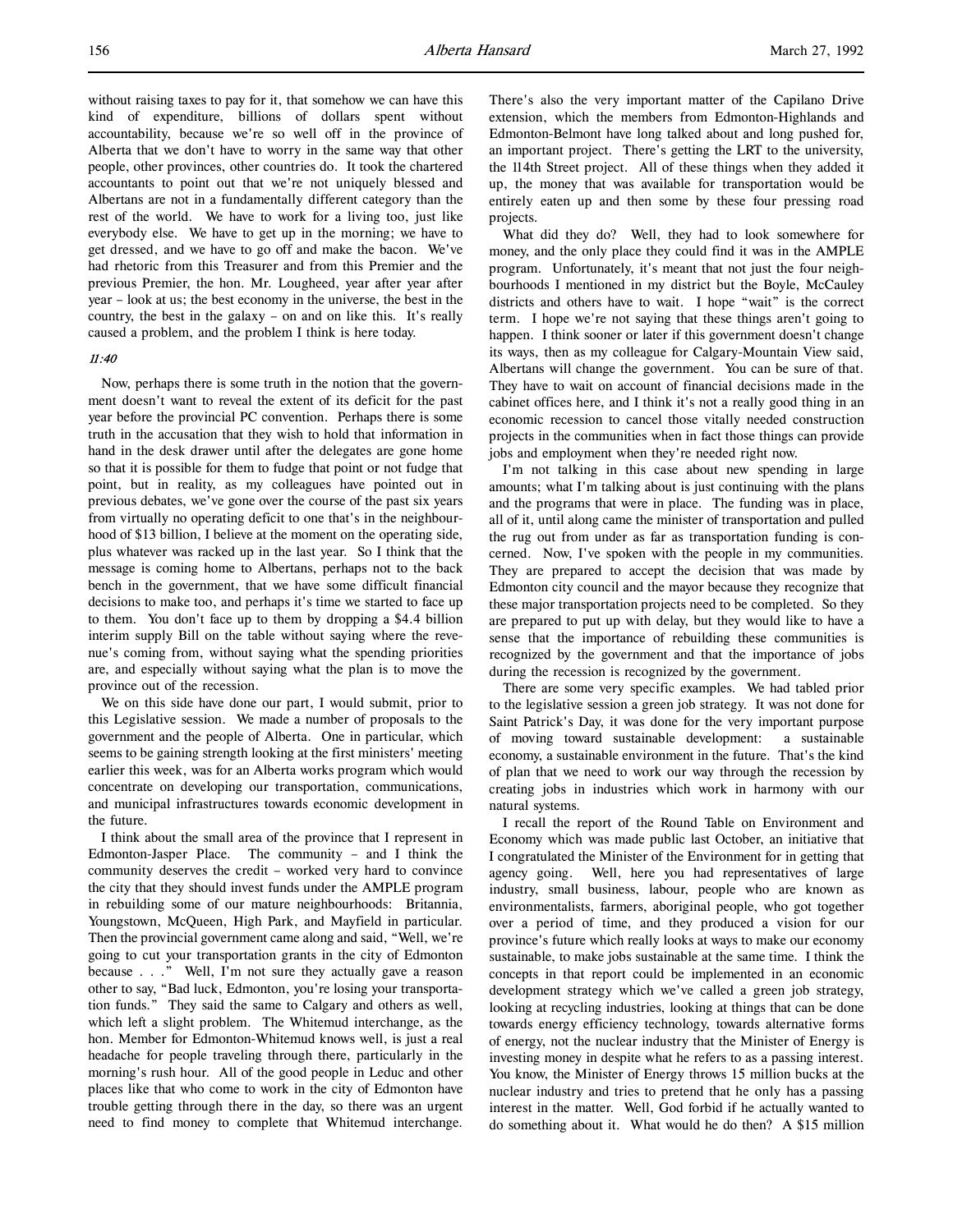l,

investment in the nuclear industry is not what I would refer to as a green job strategy, but presumably it's buried somewhere here within the \$4.4 billion tab which the Treasurer has laid on the table today. We don't have any information about how far the government wants to take it. In fact, the information came via the back door, as usual, rather than from the government.

We've also referred to the need for reform of the taxation system, in particular the need to recognize the very heavy impact that provincial taxation policies have had on working families over the last five or six years; to recognize what's happening, thanks to the Minister of Family and Social Services, in the child care field, where fees are going up dramatically because of an illconsidered change in the way the funding program for day care works. Child care is a critically important expenditure for most families, and I'm increasingly finding women who say to me, "It is not worth my while financially to go to work anymore because when you add the cost of child care, of the tax system, the tax burden, the costs of commuting to work because of the transit policies of this government – you add up all of those things and the cost of child care, and you're financially better off to stay at home." Well, you know, I'm not certain that that's such a sound policy, so we've talked in our party and our caucus publicly about the need for a type of a child tax credit provincially which recognizes the need for working families to have some tax relief at the present time in the economic recession.

We've certainly talked about the need to pursue some valueadded policies in our basic resource industries, particularly forestry, where we're exporting our trees, cooked, bleached, and cubed in boxcars – in pulp rather than making finished products, manufactured products, end-user products – but also the whole range of wood products where I suggest we're in relative infancy. I think we may have backed the wrong horse when it comes to the chlorine bleached kraft end of things. Also the question of valueadded in energy – and again I repeat that's a much better way for us to go than investing in the nuclear industry – so that we can create more oil to put down the pipe for the benefit of industry and jobs in other regions and other parts of the country.

### 11:50

We've talked, and I think this is a very important point, about streamlining the delivery of our social and human services in the province of Alberta. It has often been pointed out, I would say in a bragging way, by the government that there's a large expenditure per capita out of our provincial budget, whereas in fact a lot of that is related to waste and inefficiency in the system. We're spending more money to get the result than I think we need to. A lot of work has been done not on the issue of more spending, as the Treasurer would have it, but on smarter spending, on making sure that we get a better bang for our buck, particularly when we deal with the still unresolved problems of child poverty. I see that all three political parties are involved in a conference which the Alberta Teachers' Association is sponsoring on the weekend of April 10 and 11, I believe it is, the Friday and Saturday. There are going to be representatives from all three political parties addressing this question. I think we all recognize deep down that we're fumbling the ball when it comes to dealing with problems of children in poverty, that there is a terrific amount of money that's spent in the system but somehow it's not getting to where the problem is. It's not getting to kids who are hungry; it just doesn't seem to be doing the job.

The question of training, retraining. We certainly hoped that there would be initiatives in that area to recognize the changing

nature of our economy and the fact that some people even in Alberta who have lost their jobs due to the recession may not find exactly the same job again and will need to look at finding some other way to make a living. I think our system of career development and employment and advanced education needs to be geared towards dealing with those particular problems.

The problems of delivery of health care, ours being perhaps, as the Minister of Health often says, not a sustainable system the way it's presently structured – I'm not certain that the arbitrary approaches that have been taken are the right ones, but we've talked about moving towards a more community-based model, to clinics, and to outreach type of health programs; to preventative programs which deal with healthy life-style and fitness as opposed to merely putting band-aids on cuts and trying to treat the symptoms of disease. These are the kinds of directions that need to be pursued, but in Bill 6 all we get is a \$4.4 billion tab itemized by department.

I'm just thinking about some of the specific issues that have been talked about in question period. I note that Bill 6 has a provision for 8 and a half million dollars to the Special Waste Management Corporation, which presumably reflects the ongoing incineration of taxpayers' funds at that operation, but it probably also reflects the major expansion, the quadrupling of capacity which the hon. Minister of the Environment is attempting to stickhandle through the process right now. In this case the government is both the regulatory agency and the equity partner, so the government wears two hats. But the explanation for the expenditure plan on special waste management is sorely lacking with this budget Bill, as it is with many other items, and in particular the very important issue of the importation of hazardous wastes in the province of Alberta.

The Minister of the Environment quoted from a summary of a public meeting held in Medicine Hat on January 31 this year in the Toward 2000 Together process, which I see that he finally got around to tabling today. He quoted, I thought with favour, the submission of the industry, the environmental services association of Alberta, 150 member companies who deal in the general field of waste management, saying that

the proposed ban . . .

Well, I think what they meant is the existing ban; there is at present a ban.

. . . on the importation of hazardous and recyclable waste is a restraint of trade that will isolate Alberta from international and interprovincial markets.

I believe the Minister of the Environment spoke kindly of that, and he has said on several occasions that he personally supports the import of toxic and hazardous wastes to the province of Alberta. What he hasn't said is whether that's going to be government policy, and the reason he hasn't said it is because he wants to get this project through the process before he addresses the issue. It might be a neat trick, handled perhaps in a more skillful fashion, to sort of shuffle the agenda that way and say, "Well, we'll just talk about whether we need a plant that's four times the size it is today first, and then we'll get around to talking about whether we need to import hazardous waste to fill it."

These are the facts, Mr. Speaker. Across the border in the province of British Columbia on the shores of the Williston Lake reservoir, which is caused by the W.A.C. Bennett dam, there is, in storage with B.C. Hydro, an absolutely huge quantity of PCB-filled incinerators. Most Albertans by now are aware that the only thing that that lemon plant up there has been able to do is to incinerate liquid PCBs because it's easy. You just have to inject it into the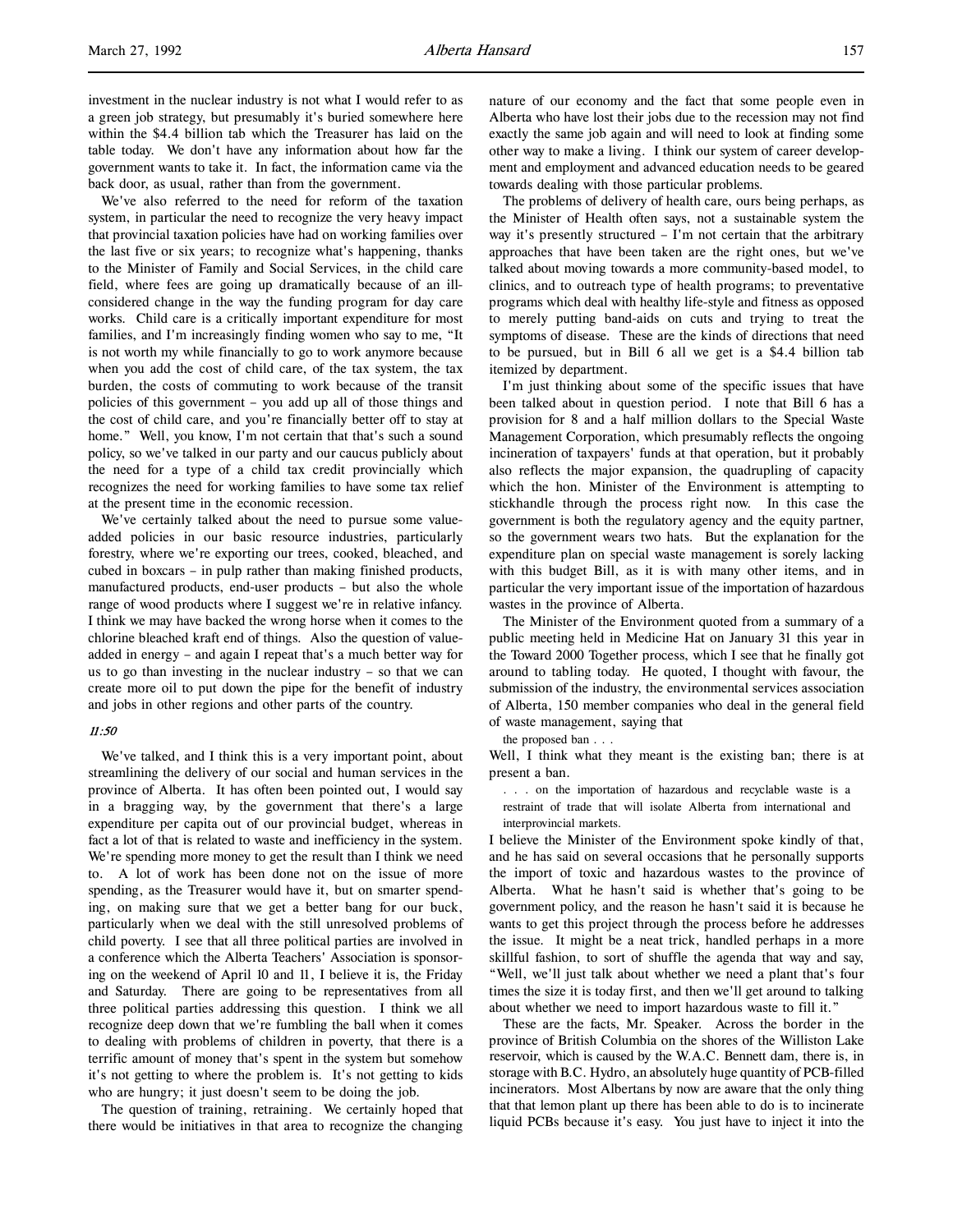flame, and it burns. What it hasn't been able to do is incinerate solid waste because you have to agitate it and expose every surface to the flame. At Hudson Hope there's another cache. Well, of course the province of British Columbia has a problem. They would love for Alberta to solve it for them, but I've got a problem with that. I've met with the Hon. John Cashore and I've told him what my problem is. My problem is that that material will have to move by highway from where it is to that Swan Hills plant, because the government, as much as it likes to pat itself on the back about Swan Hills, does not often mention that there isn't a railway spur into there. Everything has to go by truck. Truck traffic is considerably less safe than rail traffic from a statistical point of view and less energy efficient as well, and I'm not certain that Mr. and Mrs. Albertan who are out on the public highways really like the idea of having to dodge around convoys of trucks carrying hazardous wastes. [interjections]

MR. SPEAKER: Order please.

MR. McINNIS: The Member for Smoky River doesn't believe that truck traffic is more hazardous than rail traffic?

## Speaker's Ruling Interrupting a Member

MR. SPEAKER: I know, hon. members, that we are dealing with appropriation Bill 6. The Chair is also willing to recognize the Minister of the Environment after the speaker, if needs be, but let's come back to the issue and let's go through the Chair, please.

MR. McINNIS: Mr. Speaker, I'm being sidetracked because I have to educate these Tory backbenchers on things that they should have known about a long time ago.

### Debate Continued

MR. McINNIS: The reality is, Mr. Member for Smoky River, that truck traffic is statistically a heck of a lot more unsafe than rail, and I can give you a half dozen studies to show that. It's common sense. [interjections]

## Speaker's Ruling Interrupting a Member

MR. SPEAKER: Order please. We have a Standing Order 13. I'm sure all members are aware of it. Thank you.

Edmonton-Jasper Place.

## Debate Continued

MR. McINNIS: Mr. Speaker, I was merely making the point that this is one of so many questions that are unanswered because of the lack of a financial and economic plan for the province of Alberta. That's what we're trying to get to. Normally we look to the provincial budget as being a critical element in explaining where the government is at, where it's going and where it sees the province of Alberta going, but there is no budget. All there is is this \$4.4 billion tab which has been dropped on the table, including 8 and a half million dollars for the Special Waste Management Corporation. I might also reference \$700,000 approximately which is there for the Natural Resources Conservation Board.

Further, I would like to speak just briefly to the \$50 million item in here for Forest Resources Management. You know, the province of Alberta has been waiting at least since the late 1970s for the province to come up with a forestry package which will provide for the management of this resource in a sustainable

fashion into the future. We've since that time had the Dancik report which has come out and made numerous suggestions on how that should be done. At the present time the only thing that I can see that's happening in terms of developing a new forest policy – a new forest relationship, I guess would be the better way to put it – is that Alberta-Pacific has a consultant who is out talking to people in the northeastern part of the province about what they would like to see in a forest management system. I think that's an area of involvement that cries out for some discussion, and we hope to see those things in the budget as well.

## 12:00

I would like to indicate that I'm far from satisfied with this process by which we deal with this \$4.4 billion expenditure Bill presented by the Provincial Treasurer. We don't really know what it's for, how long it's going to last, and who's going to pay for it other than, in a general sense, with the status quo taxation. We don't know what the government's economic game plan is in terms of dealing with this recession and getting us to the next economy, which we hope will be one that's truly sustainable in the long term.

Thank you.

MS BARRETT: Mr. Speaker, I'd like to start by carrying on with the theme the Member for Edmonton-Jasper Place and the Member for Calgary-Forest Lawn established, and that is the difficulty we face in not having details about the proposals for the money that's going to be expended. In theory, once these Bills are passed – and I believe they will be on Monday – if the Government House Leader moved that we adjourn the sitting, they could do that and we would never know for four months or more how this money was being spent. That's not a very fair system, quite frankly. The government could basically get these Bills in place, get their \$4 billion, and not give us a budget until the autumn. That is a total disgrace. That's the problem here. Usually this interim supply is presented along with the budget so that we know the general directions. I mean, I have no idea.

Today in question period I asked the Municipal Affairs minister questions about housing programs and he said, "We're looking." Well, looking is not good enough. Right now we have a serious crisis in Edmonton. There are thousands of people who have no access to affordable housing. I should say that this is not just an inner-city issue, although it expresses itself most visibly in the inner city because the tenements, those god-awful rooming houses that offer you a room eight by 10 feet or maybe 10 by 15 feet for the maximum the social allowance can pay, \$290 a month, are flourishing in the inner city. The slumlords make a lot of money off it, so it's very visible. The other thing that distinguishes the inner city, of course, is that when people don't even have that kind of money, they sleep in the streets, and they only do that in the inner city. But I should tell you that I don't believe I have a colleague in my caucus from the city of Edmonton who doesn't have constituents who have problems accessing affordable housing. Their incomes haven't been increasing over the last few years. A lot of them have lost their jobs. They can't afford to pay escalating rents. Now, this RRSP nonsense that the federal government brought in is fine for those who have the RRSPs, but that does not speak to the people who are living on low incomes. They don't have money to put toward a down payment on a house. So we're not talking even mortgages with this group of people, and believe me, it's a big group of people.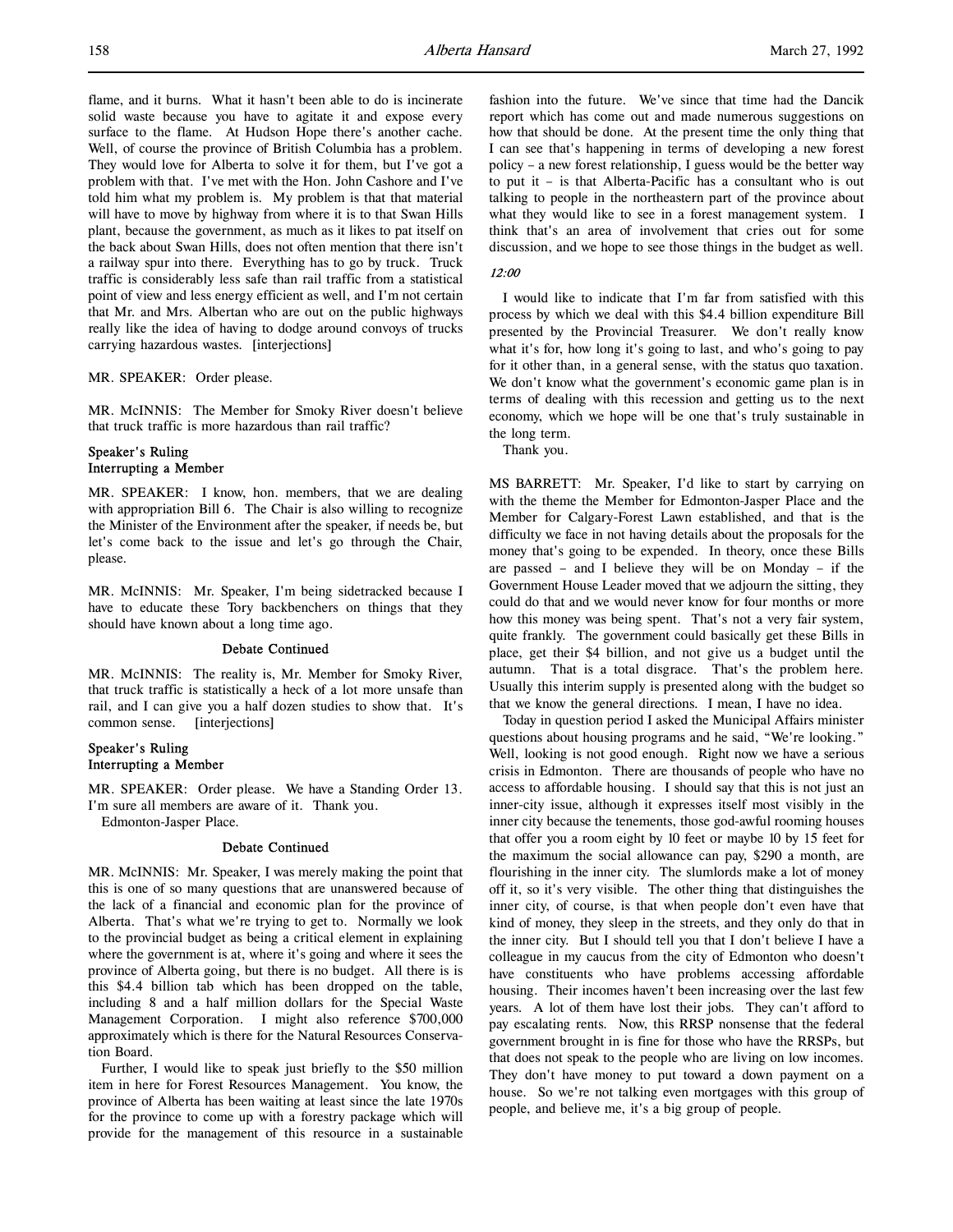The minister today, instead of saying yes, he's very certainly going to do something, in response to my questions said: yeah, you're right; there's a problem and we're looking at it. Well, I can tell you that right now there are a lot of apartment buildings for sale. Developers are realizing that now's a good time to get out of the market. They're playing their land-flip games. Well, let's put an end to land-flip games and encourage the government to acquire some of these properties and convert them to subsidized housing or low-income housing and make sure the spaces, the units within them, are available only to people who need financial assistance. This would go a long way in helping the problem.

The Treasurer hasn't talked to us about housing; he hasn't said what the plans are. Yet aside from unemployment, I would suggest it's probably one of the most serious problems people in Edmonton are facing right now.

The other thing we don't have in this request for \$4 billion is any sense of what the Health minister plans to do with the money allocated to her department. Of course, a lot of it will be for taking care of ongoing business, and that's fine. On the other hand, there are other projects the government should be contemplating, those which have been sponsored time and again by the New Democrat caucus for ways to save money in the health care system while expanding services, meeting the needs of Albertans, and working towards prevention.

For example, out of the money estimated here, is any percentage of the \$818 million for financial assistance for acute care going to be set aside for prevention? The Hyndman commission – which, by the way, took two years and chewed up a lot of money in that time – finally recommended that a fixed percentage, 1 percent, of the health care budget be set aside for strictly preventive health care programs. It took the government, again chewing up a lot of money, another two years to respond to that. Then they said, "Fine, we like certain things like the innovation health fund," and now they've frozen it. Well, I want some details about where the government plans to go in health care. They are not here. There's no information here except for the bottom line, \$4 billion, which the government can spend without any sense of accountability to the public; in other words, the people paying the bill.

There's another little fact here that has been overlooked, and that is the issue of special warrants. Where did the money come from? Is it locked up in here as well? Is a percentage of all these budgets in fact covering what these guys spent from behind closed doors during the nine months the House didn't sit? Methinks it must be. If that's the case, I would suggest to you that very soon the accumulated debt will get close to pushing that \$13.5 billion ceiling that was established last year under another Act presented by the Provincial Treasurer. I remind you, Mr. Speaker, what he said at that time in sponsoring that Bill. He said at every stage: don't worry, folks; this is just an interim measure. We've just got a small cash flow problem. We don't really need that \$2 billion in deficit spending. It's just temporary, and it will all be back there by the time you get next year's budget. What nonsense. They're probably pushing that ceiling right now, and I wouldn't be a bit surprised if one of the 50 or 60 Bills the government has promised us is going to be – guess what? – yet another Bill to allow the accumulated debt to increase. So much for a balanced budget, and so much for needing only a bit of money to help him sort out his cash flow problem.

In my opinion, the Provincial Treasurer insults every Albertan, and so does the Premier; he shouldn't be off the hook on this. They insult every Albertan, quite frankly, by coming forward and asking for interim supply approval, which will be given. I don't know about the Member for Calgary-North West; earlier this week he suggested that he would not give approval. I don't know about the Liberal caucus. Maybe they want every school and hospital to shut down on April 1. I don't think that's a good April Fools' joke, quite frankly, but he's on record saying he's not going to go along with this. Nonetheless, I for one am going to go along with this because it has to be done. But I think it's reckless and irresponsible of the government to proceed with these Bills and not give us any indication of priorities for spending within each of the departments. It's an insult to every Albertan who is paying the bill. They're either paying the bill right now through taxation or they're going to be paying the bill through long-term deficit reduction plans. What an outrage. I think the government should get off its duff and get a budget in to us. In every other year they've provided us with a budget within usually the first week but at least within the first two weeks of the House recommencing.

This year it appears all they're willing to do is get through their convention, where I understand they're being barraged by a bunch of really right-wing, Reform-style resolutions, which is going to put the Treasurer in a very awkward situation after the fact. He's going to have to be a typical Liberal, as far as I can see. He'll go to the convention, say "Yes, yes, yes, I like what you're saying" to all these right-wing resolutions, and then come back here and change his tune. Well, that's his problem, and I know that the constituents of Lethbridge-East are going to know what to do with him after the next election. They're going to do with him what they're going to do with a whole bunch of Conservatives with their six-year history of bringing the Alberta financial picture from one of balance and strength to one of a total mess and deficit and accumulated debt. The people of Alberta are going to do the right thing and throw those rascals out, Mr. Speaker. I, for one, would be pleased to go to the Treasurer's riding and knock on doors and show them how these people, the Premier and the Treasurer, had the nerve . . .

## 12:10

MR. JOHNSTON: You'd better stay at home, my friend. You'd better stay close to home.

MS BARRETT: . . . the unmitigated gall to come into this Assembly asking for \$4.1 billion in spending and not even have the common decency to tell the people of Alberta how they plan to spend that money. My vote is a yes for this Bill, but in closing I say shame on you, shame on you.

AN HON. MEMBER: Question.

### MR. SPEAKER: Question.

Provincial Treasurer, summation.

MR. JOHNSTON: Mr. Speaker, it's interesting to hear such rhetoric on such a simple parliamentary practice. The Member for Edmonton-Jasper Place tries to explain to presumably his mother, who is in the stands, or somebody else what's going on, because outside his own family, I doubt if he has very much support in Edmonton-Jasper Place. Nonetheless, let me make it clear what in fact is happening here, because I think it would be informative for three out of four on the front bench who have expressed a view, ridiculous as it might be.

Let me remind members of the Assembly, Mr. Speaker, that interim supply dates back well into the 1600s from the Mother of Parliaments. We simply are asking the Legislative Assembly to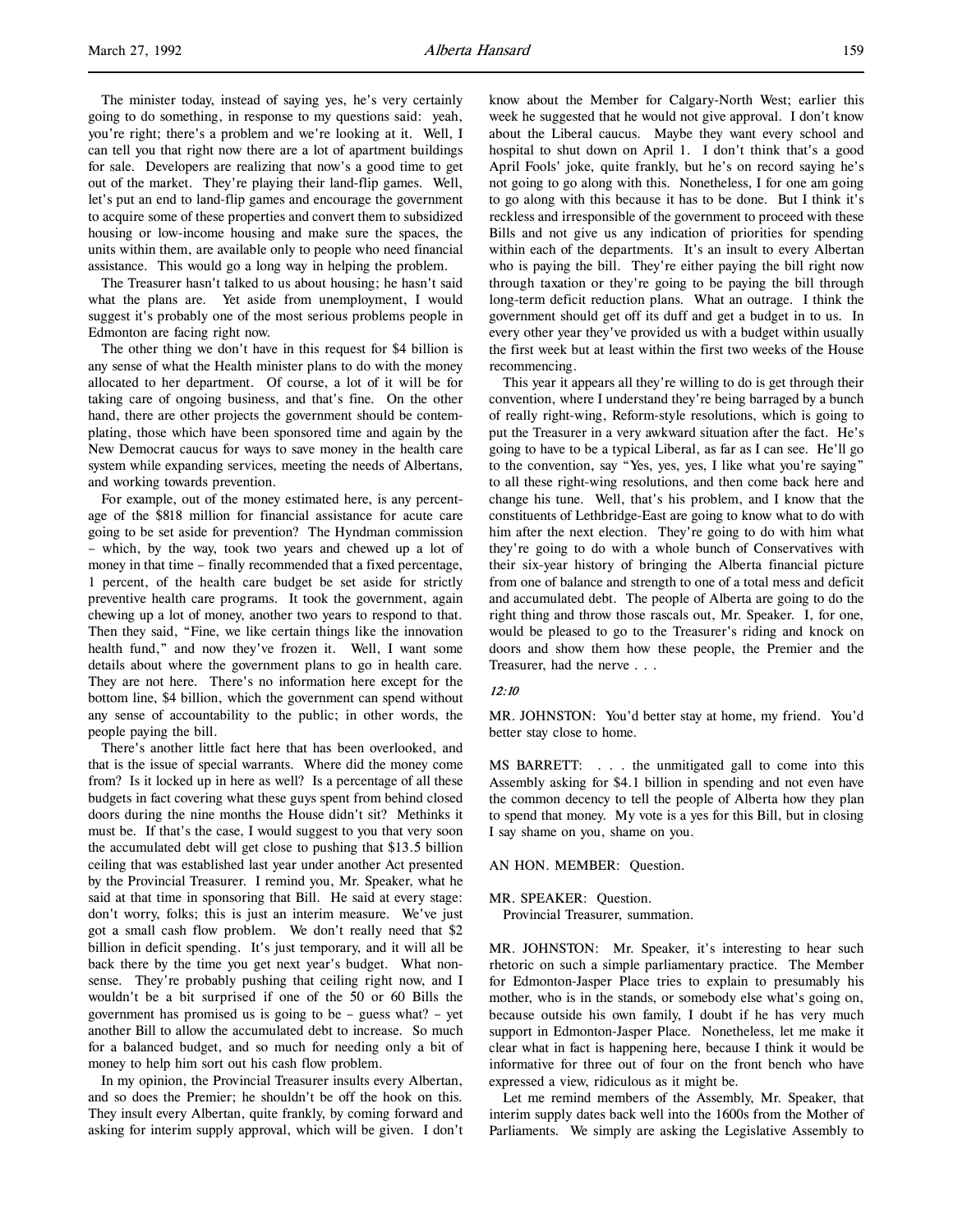provide the short-term amount of money required for spending over the course of the next four months. That requirement allows us to bring in a budget, and the budget eventually envelopes the entire interim supply amount. It's not a budget, and that's the first point of misrepresentation that we see here. These are simple estimates based on last year's budget estimates. There's no great magic to it. It's a rough and crude estimate as to how much money will be required between April 1, 1992, and the summer of '92 when in fact the Legislative Assembly, in its time allocation process, allows the government to move its ways and means motions forward. That's simply all we're doing here. So you hear these wild, irregular, illogical, and out-of-context notes from the opposition parties, in particular the NDP Party, sic, who continue to say that this is a budget. This is not a budget at all.

Secondly, this is not about the whole question of time allocation. Time allocation is established elsewhere. It's established on a long historical point of view, which I guess goes back to 1971. In the case of this government, we have established in consultation with the opposition parties how we will proceed on the budget. That's been clearly established by this Legislative Assembly. To say that it's not appropriate or it needs to be changed may be one thing, but to say it's wrong is in part holding the rest of the members of this Assembly in contempt, because it's a shared responsibility, a shared position we've adopted, and it is in fact the rules of conduct under which we operate. So this is not about time allocation. Time allocation in the budget is clearly established by the Standing Orders of the Assembly.

Mr. Speaker, let me also note that because several members have talked about the relative position of the province of Alberta – and I'm somewhat alarmed to hear them cast such a dismal view on what's happening in Alberta – we should have a moment to at least set the record straight about real strengths that do exist in this province and the way in which we have rebounded under the sound co-operation of the private sector and the government since 1986-87.

In doing so, I must start by saying that I have some sympathy for the NDP governments across Canada who are now facing the realities of governing. It's a big shock for those people who have been in the opposition traditionally and now must make some decisions which reflect positions of the electorate and reflect the reality of life. They no longer can be on both sides of the issue, no longer can suggest simple off-the-cuff solutions, because they have to deal in the real world, and that's what's happening now. As I say, I do have some sympathy for the Premier of Ontario, for example, who found himself in a bit of a pushing match with the Prime Minister this past week over the off-loading costs. Clearly there are some points there that the province of Alberta shares, that certainly there have been costs loaded on the provinces as a result of federal government measures which have, for example, in the case of Alberta, put a cap on our Canada assistance plan participation. For the have provinces those are quite serious concerns because it limits our flexibility as well, but in the case of Ontario, you have a deficit which, by some measures, is being forecast as over \$15 billion next year. What can they do? Well, the only thing they could do in Ontario, if I were to forecast their position, would be to continue to run a deficit close to \$15 billion, the financing of which is causing all of Canada concern, and increase taxes. That's the classic approach across the way, to continue to spend on one hand and tax on the other. Now, if you talk about lack of a structured plan, that reflects it.

In fact, just yesterday in B.C. we saw exactly the same print put in place by the B.C. NDP; that is to say, a deficit of \$2 billion in

the case of B.C., characterized by substantial income tax increases across the personal sector and the corporate sector. No wonder there are going to be difficulties in Ontario and in B.C. in terms of its competitive position. These are not the kinds of processes which the province of Alberta adopts. Since December 19 . . . [interjections]

MR. SPEAKER: Order. You've asked the question more than once. That's enough.

MR. JOHNSTON: Mr. Speaker, as a result, I must say it is a difficult position. I know my good friend the Premier of Saskatchewan is facing the same kinds of problems. For whatever reason, he's going to blame the former government, but I know he's got a very difficult position. The point is that all provinces have this difficult position, and I think all provinces have to find some way of dealing with it short of increasing taxes certainly and simply taking the casual who-cares approach to spending that we've seen in the case of Ontario and B.C. recently.

So to say Alberta is alone in this problem – and our problems, as I said in question period, are driven primarily by the change in the natural resource rates we receive in this province. In fact, I think we have to find some way to deal more objectively with the way in which division of powers takes place, for example, or the way in which certain services are provided and paid for by the various governments. That's why Alberta at the western Premiers' conferences over the past two years has called for a disentanglement of the expenditure responsibility, coupled with a transfer of tax points back to the government. So you do not have this mismatch of taxation policy and spending, it has to be sorted out. Really, that's why I said to Floyd Laughren and others that I agree with the position taken by the Ontario government that this is at the heart of the way in which we are going to sort out the problems in Canada. Not just the problems in Ontario or B.C or Alberta but these kinds of problems have to be sorted out in this fashion. I hope over the course of the next little while, as the reality of deficits in those provinces starts to hit home, you will see more pressure for this kind of debate.

Now, the question of debt, Mr. Speaker, is not one any Treasurer wants to have in front of him, but if you look at the relationships, for example, based on interprovincial debt comparisons in 1991, you'll find that in the case of Saskatchewan its direct debt is 58.7 percent of its gross domestic product, about 60 percent of its gross domestic product. In the case of Manitoba, 38.5 percent of its debt ratio to GDP. And it goes on. In Newfoundland it's about 40 percent. Here in Alberta it runs around 15. Alberta and B.C. are running about 15 percent. That's gross debt in relation to GDP. So you can see there's a fairly significant divergence between provinces, but there's also a continuing trend toward higher debt to GDP. I'm saying here, and trying to be apolitical at this point, that I doubt very much that any province over the period ahead will be able to carry this kind of commitment and be able to fund it and be able to ensure we have an opportunity to be competitive, because all of us eventually are going to be forced to one alternative. Either you continue to run the deficit and forget about it or you're going to have to increase taxes, and under both those variables, of course, we become less competitive every day.

### 12:20

The real measurement of that, of course, is the cross-border shopping. Why do you think people are cross-border shopping? Because the tax is too high, isn't it? The taxes are too high.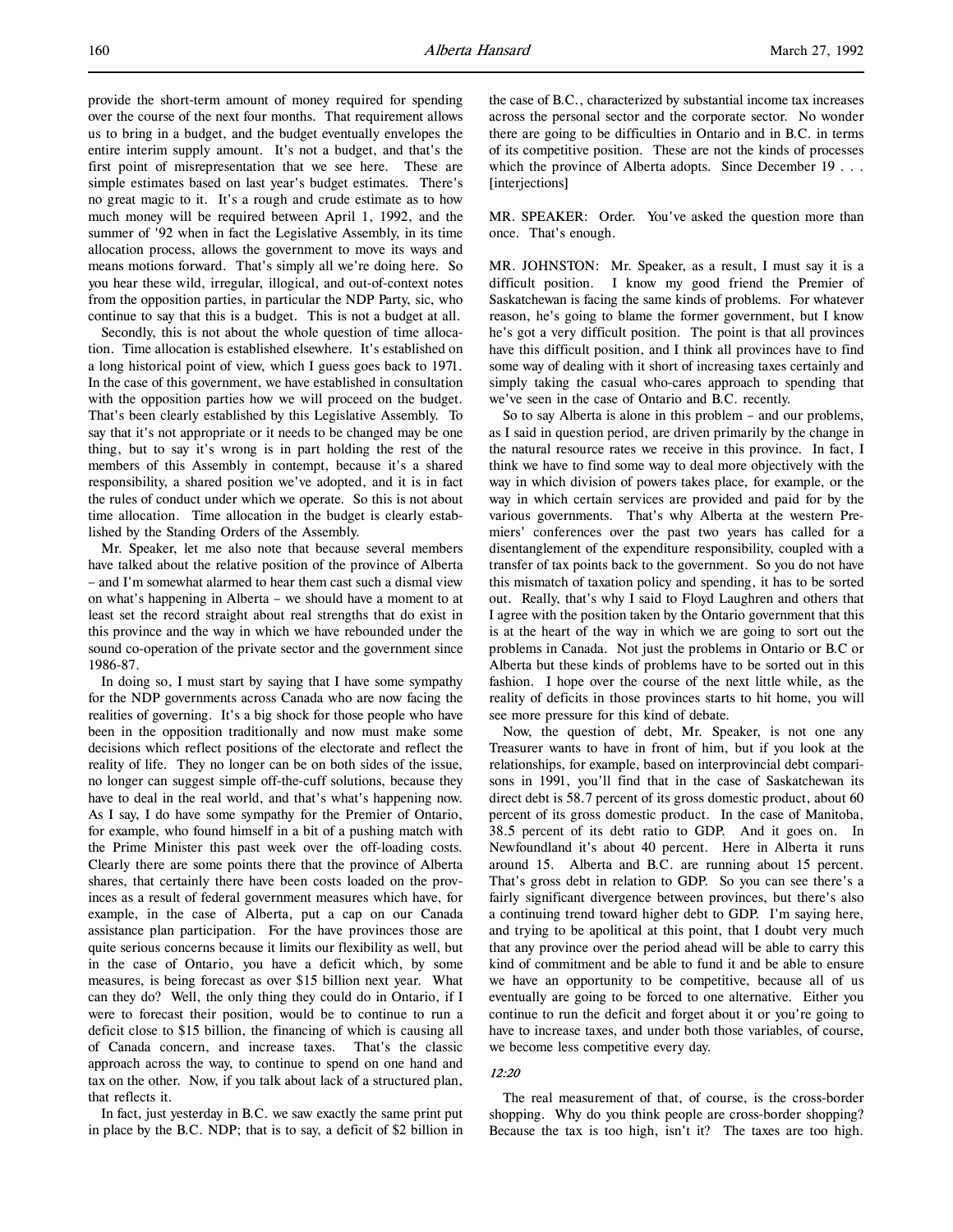Every time you run a deficit, whether it's the deficits in Ontario or B.C. or perhaps even in Alberta, all you're doing is taxing the future generations because deficits are deferred taxes no matter how you cut it. That's the problem we're all facing. So we should be a little less political in this discussion today, Mr. Speaker, and try to focus more specifically over the course of legislative time ahead, between now and June, to try and find some more reasonable way to draw it together. That's what Albertans expect of us; that's what the Alberta government will deliver, certainly, in view of the problem. Nonetheless, we will get on over the course of the next few weeks with presenting a budget.

Therefore, I come back to what we're about now. What we're about now, Mr. Speaker, is simply interim supply, allowing us to pay the bills on April 1, get the cheques in the hands of the employers, pay the universities and colleges, put the money into urban parks, into hospitals, put the money into research facilities early on in the fiscal year so these programs can have sustaining benefit over the course of the 12-month fiscal period and not be limited at all by the flexibility some of these decision-makers require to allocate resources to their own priorities. That's what it's about. It's not a budget speech. It's not a time allocation question. It's not a time to examine the policies of government. It's a very simple process.

I had to make that speech because I know the members of the opposition now understand what we're doing. They won't put the same sort of camouflage on this issue as they have historically. It's not about special warrants, as I said before. Mr. Speaker, now I think I have set the record straight. As the Member for Edmonton-Jasper Place has noted, he now has the opportunity of having it explained to him. He was explaining some very interesting issues to my colleague the Minister of the Environment, who knows full well about environmental questions. Let me say that he now understands what this process is about, a bit of a glimpse of the history of interim supply, and I hope that in the future he'll conduct himself accordingly.

Thank you, Mr. Speaker.

[Motion carried; Bill 6 read a second time]

MR. GOGO: Mr. Speaker, by way of notice, the intent of the government is to call on Monday the Committee of the Whole on Bill 7, appropriation Bill, now that all appropriation Bills have been read a second time, and to deal with third reading of Bill 8.

I move we now call it 1 o'clock.

MR. SPEAKER: The Chair is unable to put that motion, the reason being that with respect to the other two items that are on the Order paper, those should be called and debate should be allowed if indeed debate is to transpire. If debate continues till quarter to 1, then the operative standing order would take place.

First, I must, of course, ask the Government House Leader if he's prepared to withdraw the motion.

MR. GOGO: I would so do, Mr. Speaker.

MR. SPEAKER: Consent of the House?

HON. MEMBERS: Agreed.

MR. SPEAKER: Opposed? Thank you.

## Bill 7 Appropriation (Alberta Capital Fund) Interim Supply Act, 1992

MR. JOHNSTON: Mr. Speaker, I move second reading of Bill 7, Appropriation (Alberta Capital Fund) Interim Supply Act, 1992.

Let me say that the Alberta Capital Fund construction has had again a very wide and full discussion over the interim supply period, which ended last night sometime towards 10:15. This budget, a total of \$121,474,000, simply allows five departments to continue the capital expenditures based on some rough estimate of the costs of last year's capital commitments. Mostly the construction, Mr. Speaker, is based on those estimates of the capital projects which are now under way, which were commenced in the past year-end and, because of the size and duration of them, require funding throughout the first few months of the '92-93 fiscal year. These dollars essentially do just that.

Mr. Speaker, I move second reading of Bill 7.

MR. SPEAKER: Calgary-Mountain View.

MR. HAWKESWORTH: Thank you, Mr. Speaker. Just to make a few brief comments. I've said before that I'm concerned that as we spend money on worthwhile projects out of the Heritage Savings Trust Fund, it reduces the financial assets available in the fund over time to be able to do the other things we want the Heritage Savings Trust Fund to do. That is, the more money that's invested out of the financial assets into the capital projects division – I'm sorry; what I wanted to highlight this afternoon were my comments on the capital projects division of the Heritage Savings Trust Fund, and that's Bill 8.

What I'd like to do in terms of the Capital Fund itself is simply to highlight that as this government spends money, it's shifted its capital expenditures since 1987 into the Capital Fund which previously it spent out of the General Revenue Fund of the province. As we've seen over time, the money that used to be spent in the General Revenue Fund decreased, the capital expenditures decreased, as money out of the Capital Fund increased. Unfortunately, what has happened as a result of this different form of accounting is that the overall debt of the province then tends to be misrepresented because all that is referred to in the provincial government's annual report to taxpayers is the deficit in the General Revenue Fund, and it doesn't take into account the debt that has accumulated through the Alberta Capital Fund. So I'd just like to make the note this afternoon that the total outstanding debt, that is \$1.3 billion to the end of fiscal year 1991, and the debt servicing costs, although picked up by the General Revenue Fund, are not included in the announced budget deficit projections.

I just want to make the note, use this opportunity to highlight in terms of the overall fiscal reporting and accountability of the province that funding under the Alberta Capital Fund is not reported as part of the General Revenue Fund deficit and tends to understate the deficit position of the province. It's a situation that I think tends to mislead people in terms of the overall fiscal position of the government.

Thank you.

### SOME HON. MEMBERS: Question.

MR. WICKMAN: Mr. Speaker, just very, very briefly. In view of the time and the process we want to complete this morning, I just want to point out that in front of us is a piece of paper. I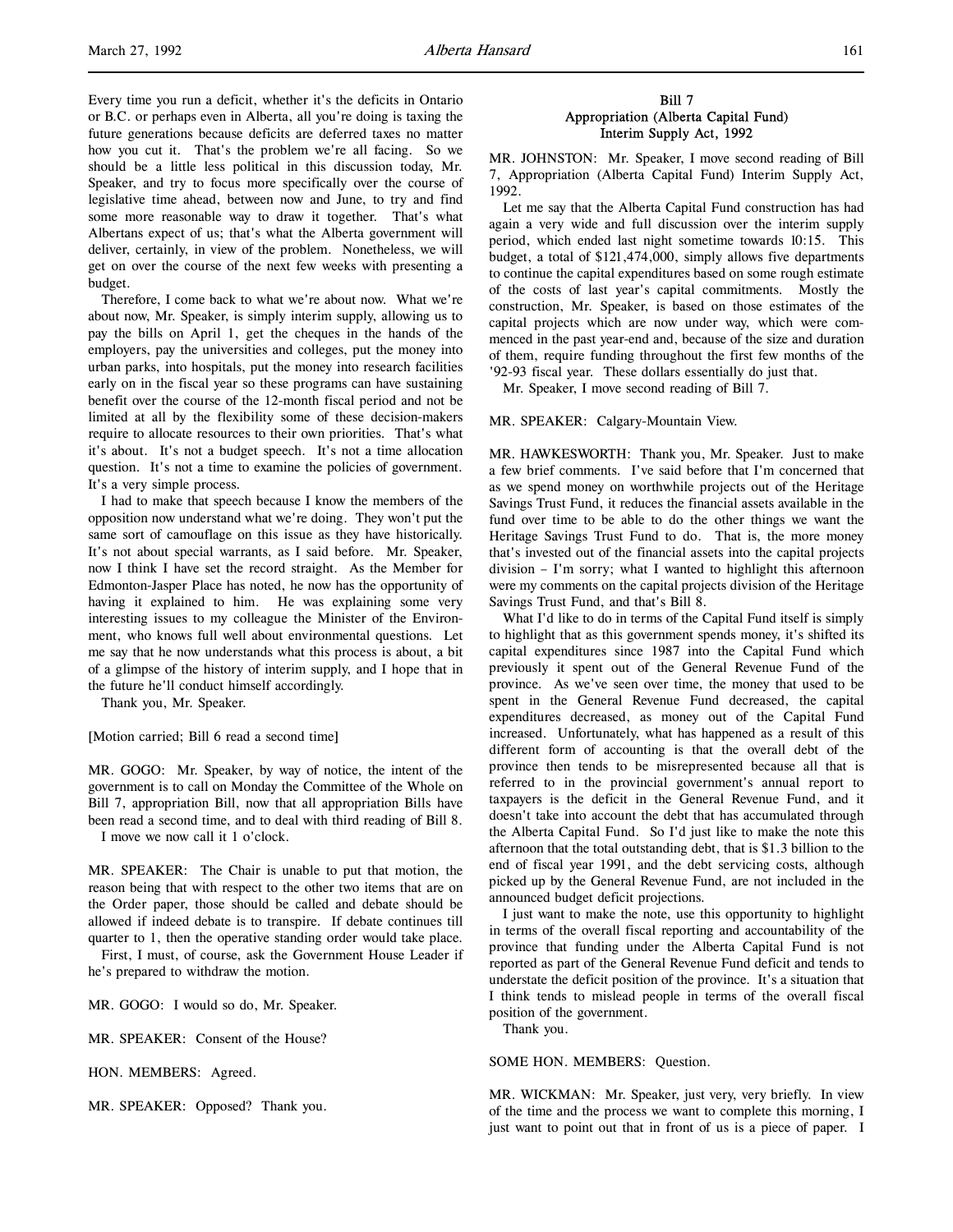guess it would be eight and a half by 11 if you measured it, and a little bit of coffee on it, but it represents \$121 million in interim spending. It talks in terms of \$49 million for health care facilities, \$33 million for postsecondary educational institutions. Again, it just illustrates the flaw in the system. At the very, very least, Provincial Treasurer, before you shake your head no, have a document spelling out to us how many of these dollars are here. Maybe all of them have to be advanced to postsecondary facilities, to health care facilities, and so on and so forth, but is that the case? If so, let us know.

## 12:30

When we look at Construction of Economic Development Infrastructure, the \$19 million, some of that obviously is going to go to the city of Edmonton. Is that some of the dollars that have been bargained for to complete the Whitemud and the Capilano and so on? We'd like some type of rationale as to how these dollars are being spent. It would be nice to know what type of social housing is being built, where it's going to be built. Just a little more detail certainly wouldn't hurt, because we're not talking nickels and dimes here, Mr. Speaker. We're talking 121 million smackers.

MR. McINNIS: Mr. Speaker, a brief remark on second reading of Bill 7. As usual, the Provincial Treasurer is only half right in his explanations. It is true that there is a parliamentary tradition of interim supply, and it's true that that's enveloped within the budget. But in this case the envelope has a big hole on one side of it, and that's the absence of a budget. Normally, interim supply comes while the budget estimates are being deliberated so that there are funds to spend. So some of the questions that have been raised about the spending, which is authorized should Bill 7 pass into law, are relevant questions to ask at this stage of the game and not at some other stage. For example, Bill 7 contains an expenditure for construction of special waste facilities in the amount of \$3.4 million, which I submit is very relevant to the discussion that's being held about the future of that industry.

I believe that the Member for Edmonton-Whitemud asked questions about the construction of social housing, which is also provided for under this Bill. Now, we know in this Assembly on this side of the House that there is a crisis in affordable family housing on the low-income side of the scale, particularly in the major urban centres. We do seem to have some vacancy in some of the smaller centres on the social housing side as a result of some of the developments that took place where there aren't any residents to fill them. My colleague the Member for Edmonton-Highlands asked questions today of the Minister of Municipal Affairs in that regard and asked specifically whether the minister would address the crisis situation through purchase or lease of existing housing stock, a much quicker way to deal with the problem than development and construction, especially where land isn't necessarily available. In the city of Edmonton, just for an example, the policy of dedicating portions of new subdivisions for public or social housing was terminated by, I believe it was, the former mayor of Edmonton when he was in that capacity, now the Member for Edmonton-Glengarry. No longer does the city provide land for social or public housing, so where do we get the land to build this housing? I think my colleague's suggestion is a particularly good one, coming today in light of the \$5,745,000 allocated in this Bill for that purpose.

My colleague mentioned Thorncliff Place and Springfield Place, a development in my district which was built with public funds under the federal Central Mortgage and Housing Corporation program in the early 1970s. Unfortunately, that program – again, developed by a Liberal government – was so ill conceived that it expired at the end of a 15-year period. A project built by the taxpayers reverted to private ownership. Since then it's been flipped three times or twice, on the market again every time the new owners kick the rents a hundred dollars a month and put the boots to the low-income families, many of which are on social assistance, who were attracted to that place because of social housing in the first place. There's a prime example of a property that might be acquired and provide 255 units of badly needed social housing in the city of Edmonton right now, no delay about it, a thought and perhaps one that could be investigated had we a plan and framework for development.

Thirdly, I'd like to mention that I believe the item entitled Construction of Economic Development Infrastructure, \$19,347,000, is probably even more subsidies for the chlorine bleached kraft pulp industry, and we need an explanation of that.

Again, we're dealing with an envelope that has a hole in it, and the hole is the lack of fiscal plan and presentation in this Assembly.

HON. MEMBERS: Question.

MR. SPEAKER: Call for the question. Provincial Treasurer, summation?

[Motion carried; Bill 7 read a second time]

## Bill 8 Appropriation (Alberta Heritage Savings Trust Fund, Capital Projects Division) Interim Supply Act, 1992

MR. JOHNSTON: Mr. Speaker, I move second reading of Bill 8, Appropriation (Alberta Heritage Savings Trust Fund, Capital Projects Division) Interim Supply Act, 1992.

Mr. Speaker, in consideration of the second reading of this Bill, which provides for spending through the capital projects division of the heritage fund, dollars are used for those very important special projects which identify Alberta as unique among other provinces, which afford to Albertans an opportunity to ensure continued diversification of the economy while particularly establishing a much better quality of life for all Albertans. To this end, as I said in interim supply which we have considered here over the past few days, in the case of agriculture we are very pleased with our commitment to irrigation and to the research in other areas, which I've identified in the case of agriculture diversification, an opportunity for the southern part of the province in particular to become part of the competitive world market in terms of changing agricultural production and valueadded.

Moreover, Mr. Speaker, there is a wide menu of spending in the capital projects division. Each has its own unique and distinct history. Each in the view of the government expresses our vision about what the future should be for Albertans. In many ways such things as research into cancer, for example, will allow us at some point to unlock the very difficult killer of many Canadians and certainly Albertans.

In a variety of these areas, Mr. Speaker, it is because of the capital projects division of the heritage fund that we are able to move this form of diversification, to provide this kind of dollars to continue important research commitments and to provide an